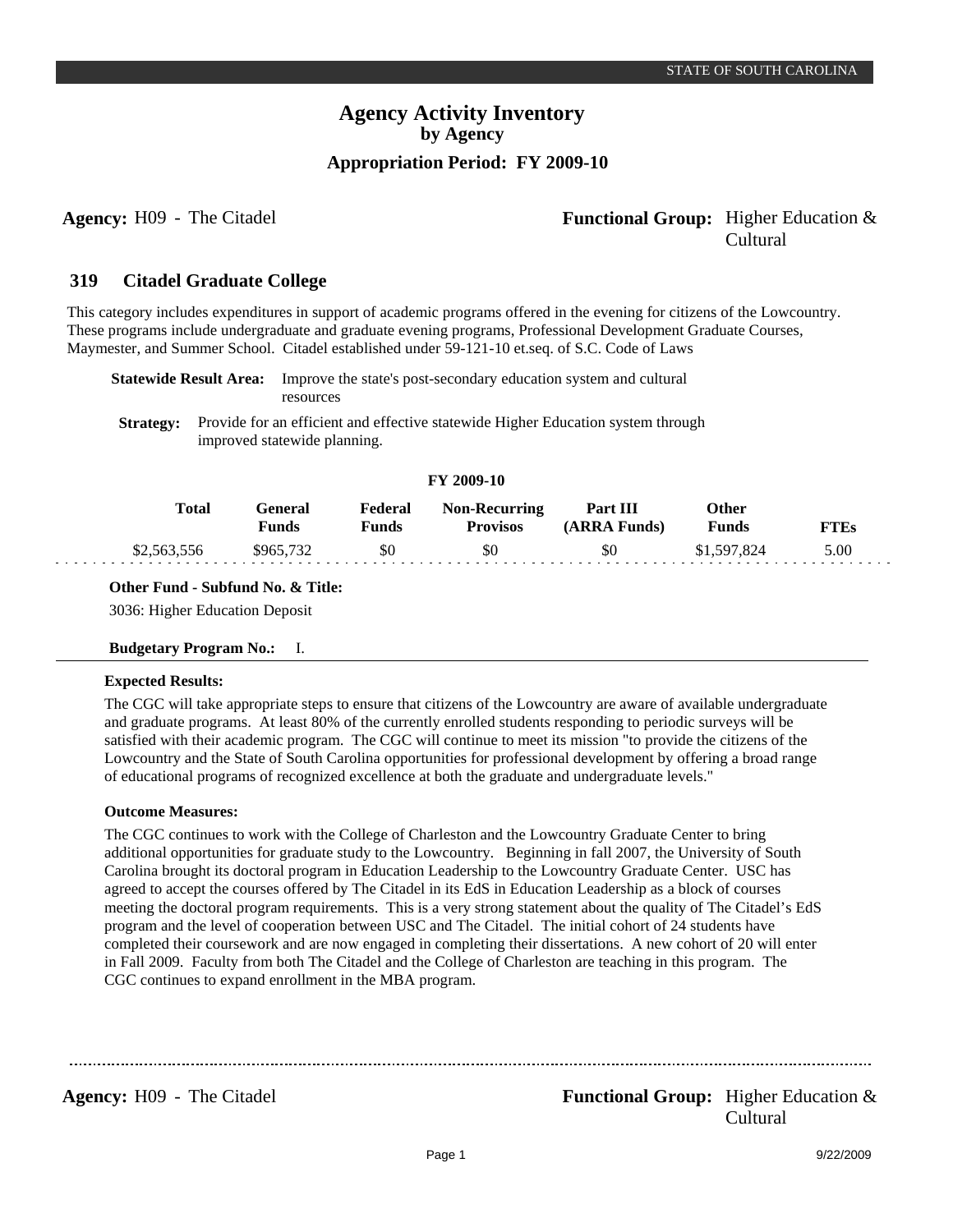#### **ROTC Departments 320**

This category includes expenditures in support of the ROTC programs offered by The Citadel in support of its mission "to educate and prepare graduates to become principled leaders in all walks of life by instilling core values of The Citadel in a disciplined, academic environment." Section 59-121-10 et.seq.

**Statewide Result Area:** Improve the state's post-secondary education system and cultural resources

**Strategy:** Provide for employability and quality of life opportunities for our graduates.

### **FY 2009-10**

| Total     | General<br><b>Funds</b> | Federal<br>Funds | <b>Non-Recurring</b><br><b>Provisos</b> | <b>Part III</b><br>(ARRA Funds) | Other<br>Funds | TTEs |
|-----------|-------------------------|------------------|-----------------------------------------|---------------------------------|----------------|------|
| \$203,072 | \$76,500                | \$0              | \$0                                     | \$0                             | \$126,572      | 3.00 |

**Other Fund - Subfund No. & Title:**

3036: Higher Education Deposit

### **Budgetary Program No.:** I.

## **Expected Results:**

The ROTC detachments at The Citadel will be an integral part of achieving The Citadel's vision of "achieving excellence in educating principled leaders." The Citadel will continue to be among the top producers of ROTC officers in the country by commissioning at least 30% of each graduating cadet class.

### **Outcome Measures:**

In the past five years, the percent of the graduating cadet class accepting a commission has ranged from a high of 40% to a low of 27% with an average of 32.2%. In 2007-08, 144 cadets, 32% of the cadet graduates, accepted a commission in the Army, Air Force, Navy, Marines, or National Guard.

**Agency:** H09 - The Citadel **Functional Group:** Higher Education & Cultural

#### **School of Business Administration 321**

Expenditures enable the School of Business Administration to address the mission of the College "to educate and prepare graduates to become principled leaders in all walks of life by instilling core values of The Citadel in a disciplined, academic environment." The Citadel's primary purpose has been to educate undergraduates as members of the SC Corps of Cadets and to prepare them for post-graduate positions of leadership through academic programs of recognized excellence supported by the best features of a structured military environment. A complementary purpose of The Citadel, realized through The Citadel Graduate College, is to provide the citizens of the Lowcountry and the State of SC opportunities for professional development by offering a broad range of educational programs of recognized excellence at both the graduate and undergraduate levels. These programs are designed to accommodate the needs of non-traditional students seeking traditional and demanding academic challenges. Citadel established under 59-121-10 et.seq. of S.C. Code of Laws.

**Statewide Result Area:** Improve the state's post-secondary education system and cultural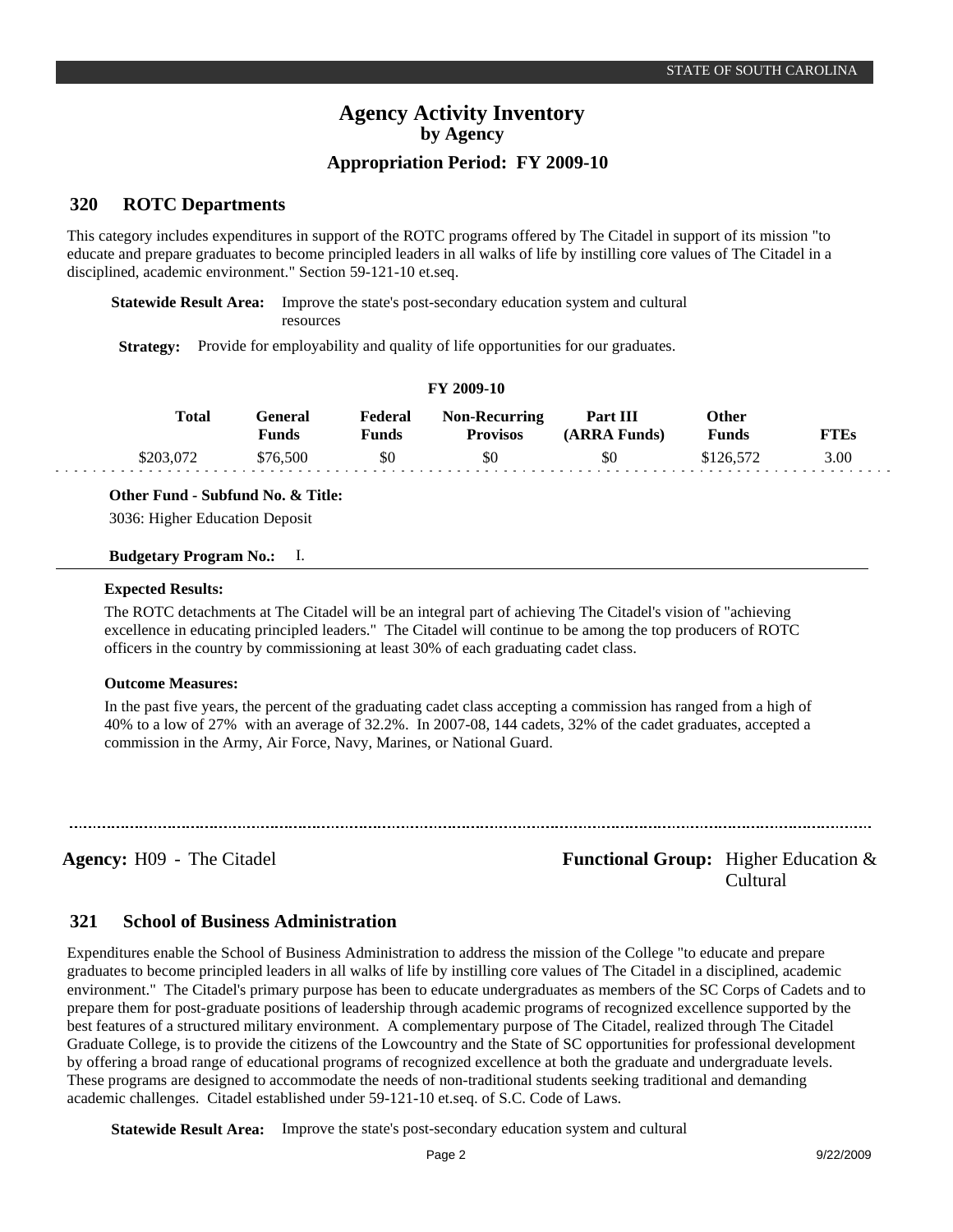## **Appropriation Period: FY 2009-10**

|                  |                                                                                                                  | resources                      |                         |                                         |                          |                              |             |  |  |  |  |
|------------------|------------------------------------------------------------------------------------------------------------------|--------------------------------|-------------------------|-----------------------------------------|--------------------------|------------------------------|-------------|--|--|--|--|
| <b>Strategy:</b> | Provide for an efficient and effective statewide Higher Education system through<br>improved statewide planning. |                                |                         |                                         |                          |                              |             |  |  |  |  |
|                  |                                                                                                                  |                                |                         | FY 2009-10                              |                          |                              |             |  |  |  |  |
|                  | <b>Total</b>                                                                                                     | <b>General</b><br><b>Funds</b> | Federal<br><b>Funds</b> | <b>Non-Recurring</b><br><b>Provisos</b> | Part III<br>(ARRA Funds) | <b>Other</b><br><b>Funds</b> | <b>FTEs</b> |  |  |  |  |
| \$4,880,641      |                                                                                                                  | \$1,838,614                    | \$0                     | \$0                                     | \$0                      | \$3,042,027                  | 24.90       |  |  |  |  |

**Other Fund - Subfund No. & Title:**

3036: Higher Education Deposit

### **Budgetary Program No.:** I.

#### **Expected Results:**

The Citadel's Business Administration programs will be fully accredited by the Association to Advance Collegiate Schools of Business. Degree programs will meet productivity standards and will maintain full approval of the South Carolina Commission on Higher Education.

### **Outcome Measures:**

All programs are fully accredited and meet productivity standards and have full approval of the South Carolina Commission on Higher Education. The School of Business Administration continues to work on preparations for the next review by AACSB in 2010. Underscoring its commitment to the economic growth of the Lowcountry, The Citadel School of Business Administration partnered with the South Carolina Small Business Development Center to expand services to new and existing entrepreneurs in the Charleston Metro area. The Citadel opened a Small Business Development Center on campus in 2009. In Fall 2008 the School of Business Administration's Mentor Program was recognized by the National Academic Advising Association as an exemplary practice. Cooperative arrangements have been made with the Schools of Medicine and Pharmacy at MUSC to enable their students to concurrently pursue the MBA at The Citadel.

**Agency:** H09 - The Citadel **Functional Group:** Higher Education & Cultural

#### **School of Education 322**

Expenditures enable the School of Education to address the mission of the College "to educate and prepare graduates to become principled leaders in all walks of life by instilling core values of The Citadel in a disciplined, academic environment." The Citadel's primary purpose has been to educate undergraduates as members of the South Carolina Corps of Cadets and to prepare them for post-graduate positions of leadership through academic programs of recognized excellence supported by the best features of a structured military environment. A complementary purpose of The Citadel, realized through the College of Graduate and Professional Studies, is to provide the citizens of the Lowcountry and the State of South Carolina opportunities for professional development by offering a broad range of educational programs of recognized excellence at both the graduate and undergraduate levels. These programs are designed to accommodate the needs of non-traditional students seeking traditional and demanding academic challenges. Section 59-121-10 et.seq.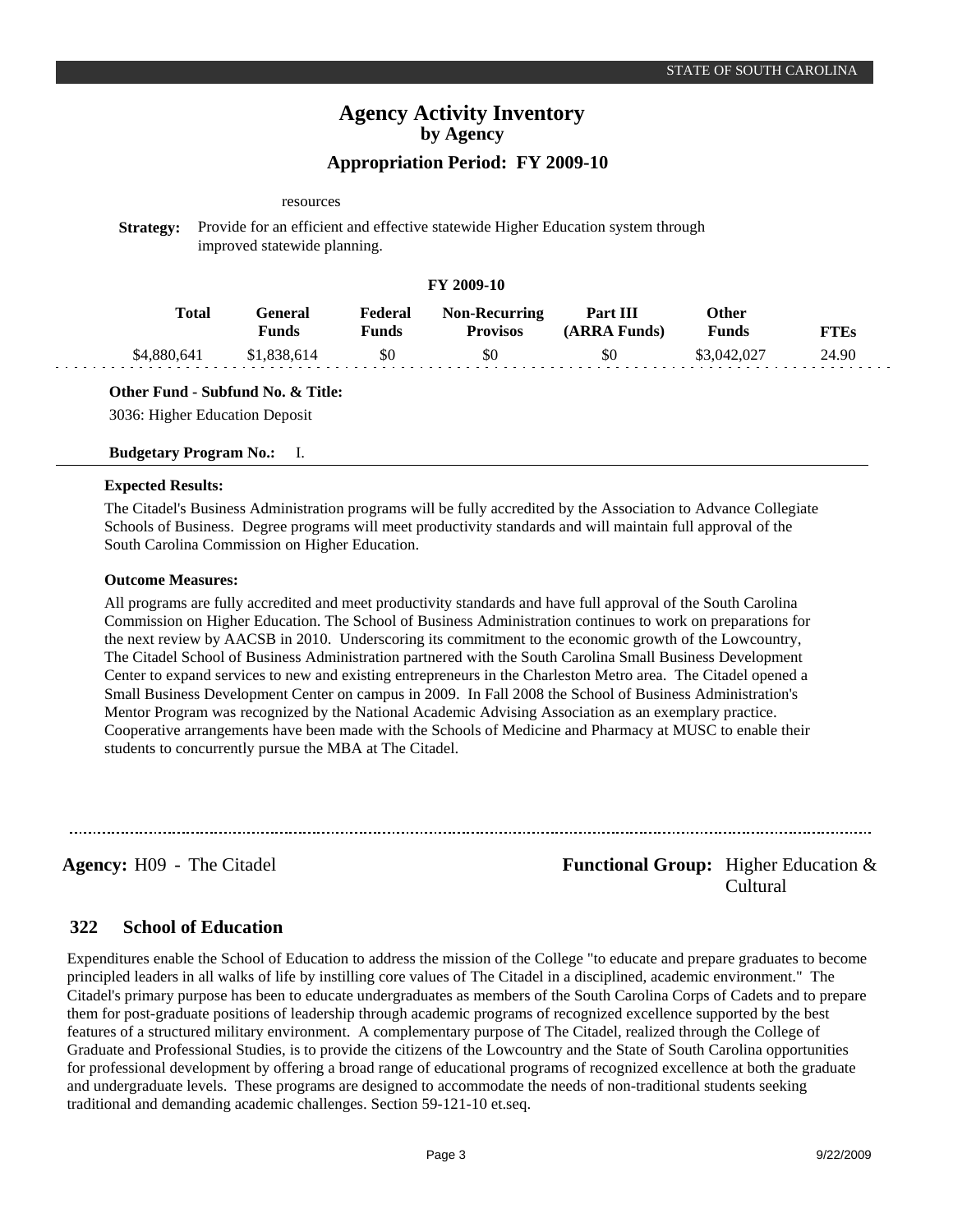**FTEs** 16.15

# **Agency Activity Inventory by Agency**

## **Appropriation Period: FY 2009-10**

| <b>Statewide Result Area:</b>                                                                                                        |              | resources               |                         | Improve the state's post-secondary education system and cultural |                          |                              |  |  |  |  |
|--------------------------------------------------------------------------------------------------------------------------------------|--------------|-------------------------|-------------------------|------------------------------------------------------------------|--------------------------|------------------------------|--|--|--|--|
| Provide for an efficient and effective statewide Higher Education system through<br><b>Strategy:</b><br>improved statewide planning. |              |                         |                         |                                                                  |                          |                              |  |  |  |  |
|                                                                                                                                      |              |                         |                         | FY 2009-10                                                       |                          |                              |  |  |  |  |
|                                                                                                                                      | <b>Total</b> | General<br><b>Funds</b> | Federal<br><b>Funds</b> | <b>Non-Recurring</b><br><b>Provisos</b>                          | Part III<br>(ARRA Funds) | <b>Other</b><br><b>Funds</b> |  |  |  |  |
| \$2,488,221                                                                                                                          |              | \$937.352               | \$0                     | \$0                                                              | \$0                      | \$1,550,869                  |  |  |  |  |

## **Other Fund - Subfund No. & Title:**

3036: Higher Education Deposit

## **Budgetary Program No.:** I.

## **Expected Results:**

The programs of the School of Education leading to initial K-12 certification or development of K-12 professionals will be fully accredited by the National Council for Accreditation of Teacher Education. Degree Programs will meet productivity standards and will maintain full approval of the South Carolina Commission on Higher Education (CHE).

### **Outcome Measures:**

All programs are fully accredited, meet productivity standards, and have full approval of the S.C. CHE. NCATE's Unit Accreditation Board granted The Citadel full accreditation of its professional education programs through 2013. The School of Education established a new Student Affairs concentration as part of the graduate degree in educational counseling and a new Student Affairs graduate level certificate program for those interested in a student services career in higher education. Partnership with the Lowcountry Graduate Center (LGC) brought the USC PhD in Educational Leadership to the LGC. An initial cohort of 24 completed coursework this year and began their dissertation and a second cohort of 20 began Summer 2009. Faculty from The Citadel and the College of Charleston teach in this program. Efforts continue to establish a STEM Educational Center at The Citadel and to transform our GEAR UP and Wachovia projects into more sustainable partnerships with CCSD. In 2009, The Citadel will implement degree programs in Secondary Teaching in the areas of Biology, Chemistry and K-12 certification in Modern Languages.

## **Agency:** H09 - The Citadel **Functional Group:** Functional Group: Higher Education & Cultural

------------------------------

#### **School of Engineering 323**

Expenditures enable the School of Engineering to address the mission of the College "to educate and prepare graduates to become principled leaders in all walks of life by instilling core values of The Citadel in a disciplined, academic environment." The Citadel's primary purpose has been to educate undergraduates as members of the South Carolina Corps of Cadets and to prepare them for post-graduate positions of leadership through academic programs of recognized excellence supported by the best features of a structured military environment. A complementary purpose of The Citadel, realized through the College of Graduate and Professional Studies, is to provide the citizens of the Lowcountry and the State of South Carolina opportunities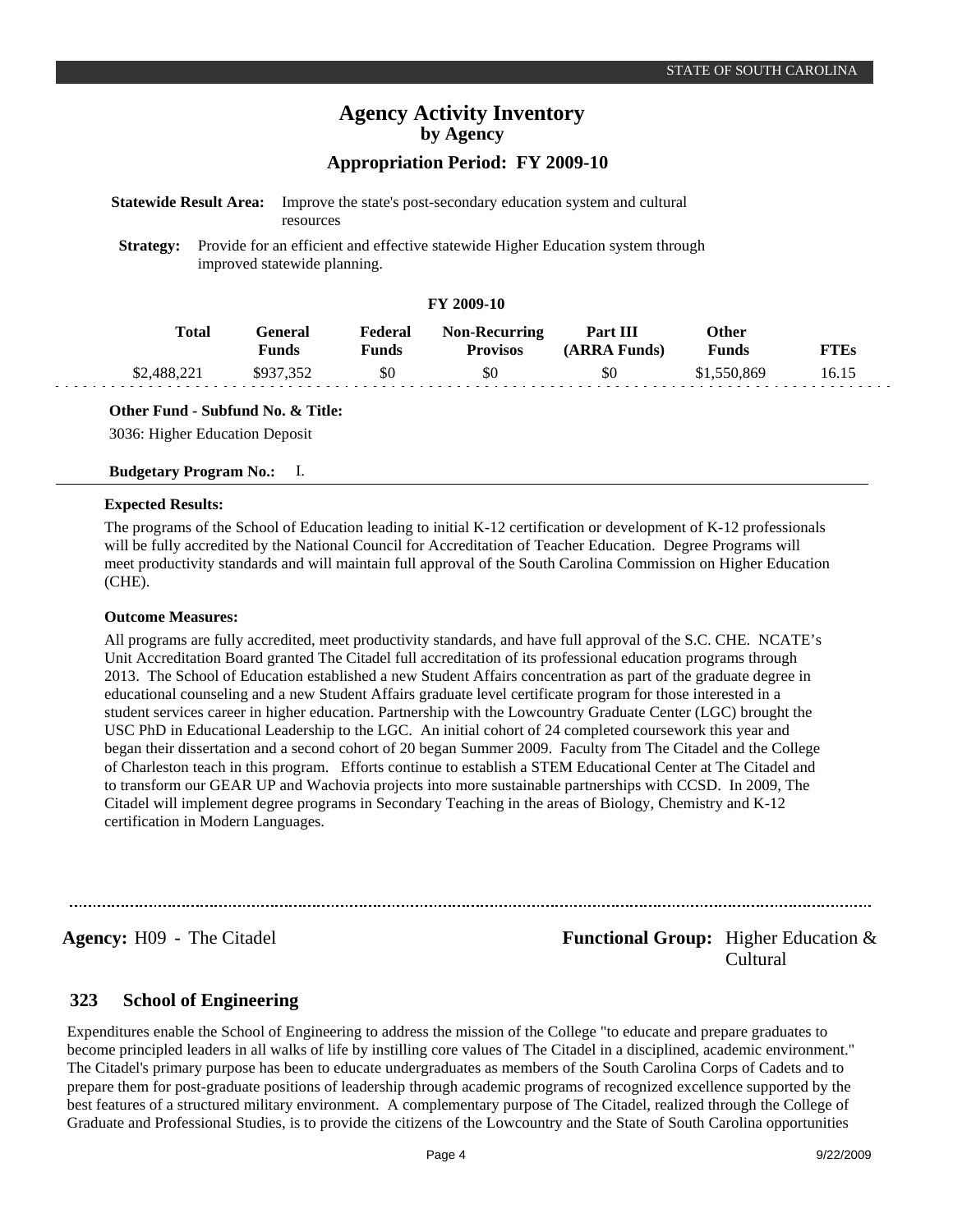## **Appropriation Period: FY 2009-10**

for professional development by offering a broad range of educational programs of recognized excellence at both the graduate and undergraduate levels. These programs are designed to accommodate the needs of non-traditional students seeking traditional and demanding academic challenges. Section 59-121-10 et.seq.

**Statewide Result Area:** Improve the state's post-secondary education system and cultural resources

**Strategy:** Provide for an efficient and effective statewide Higher Education system through improved statewide planning.

## **FY 2009-10**

| Total       | General<br>Funds | Federal<br>Funds | <b>Non-Recurring</b><br><b>Provisos</b> | Part III<br>(ARRA Funds) | Other<br>Funds | FTEs  |
|-------------|------------------|------------------|-----------------------------------------|--------------------------|----------------|-------|
| \$2,815,571 | \$1,060,670      | \$0              | \$0                                     | \$0                      | \$1,754,901    | 17.00 |

**Other Fund - Subfund No. & Title:**

3036: Higher Education Deposit

## **Budgetary Program No.:** I.

## **Expected Results:**

All Engineering programs will be fully accredited by the Engineering Accreditation Commission/Accreditation Board for Engineering and Technology. Degree programs will meet productivity standards and will maintain full approval of the South Carolina Commission on Higher Education.

## **Outcome Measures:**

All programs are fully accredited and meet productivity standards and have full approval of the South Carolina Commission on Higher Education. In Fall 2008, the Department of Civil and Environmental Engineering and the Department of Electrical and Computer Engineering underwent a rigorous re-accreditation self-study process and were fully accredited by ABET. As part of the strategic planning process, the School of Engineering in collaboration with the Schools of Education and Science and Mathematics, is working with the CCSC to develop a STEM Center at The Citadel. The Citadel School of Engineering is working with Middle Schools and High Schools in the Low-Country area to develop Project Lead the Way curricula and technology centered Charter Schools. Faculty in the School of Engineering continue curricular preparations for a new graduate program in Technical Project Management.

**Agency:** H09 - The Citadel **Functional Group:** Higher Education & Cultural

#### **School of Humanities and Social Sciences 324**

Expenditures enable the School of Science and Mathematics to address the mission of the College "to educate and prepare graduates to become principled leaders in all walks of life by instilling core values of The Citadel in a disciplined, academic environment." The Citadel's primary purpose has been to educate undergraduates as members of the SC Corps of Cadets and to prepare them for post-graduate positions of leadership through academic programs of recognized excellence supported by the best features of a structured military environment. A complementary purpose of The Citadel, realized through The Citadel Graduate College, is to provide the citizens of the Lowcountry and the State of SC opportunities for professional development

Page 5 9/22/2009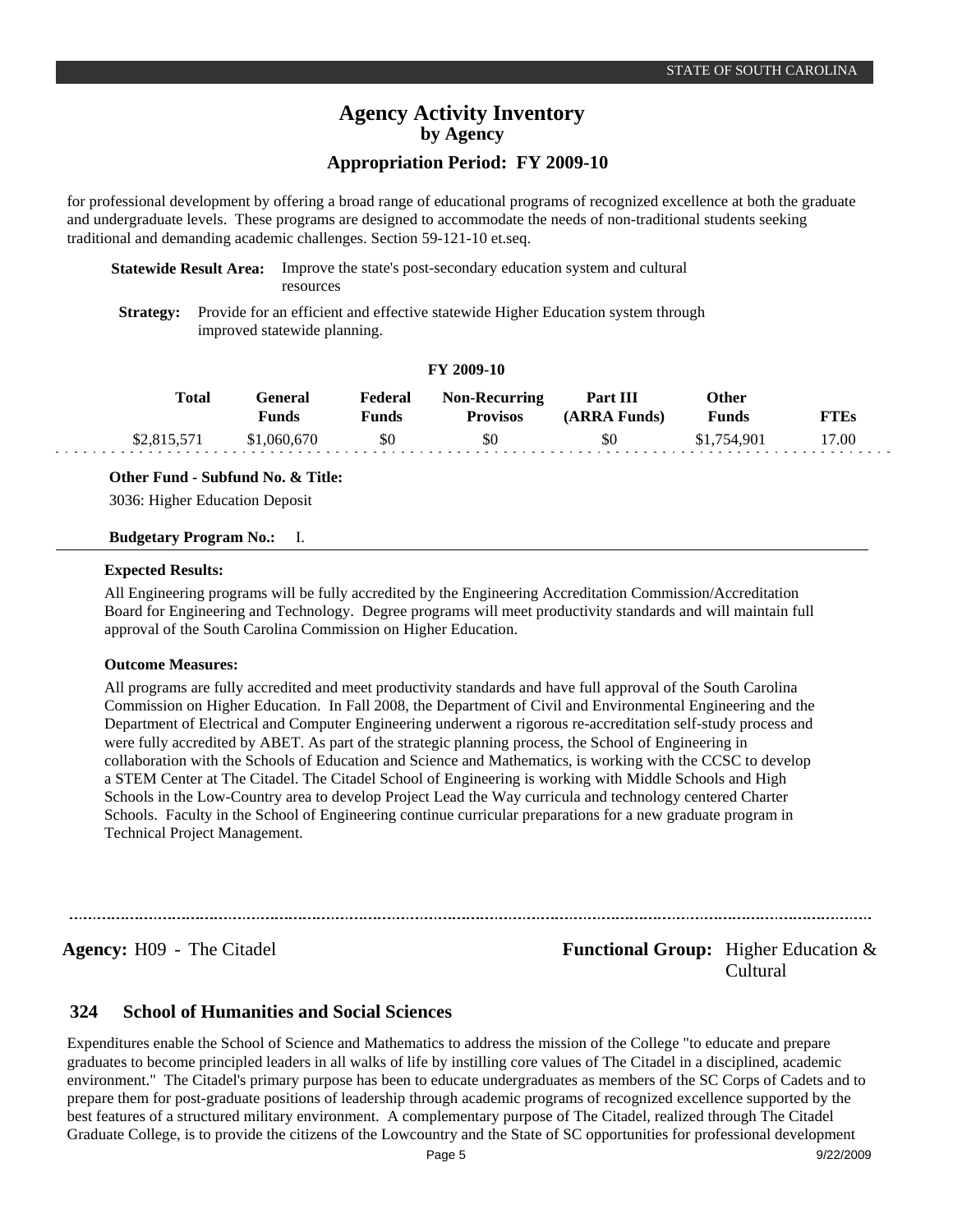## **Appropriation Period: FY 2009-10**

by offering a broad range of educational programs of recognized excellence at both the graduate and undergraduate levels. These programs are designed to accommodate the needs of non-traditional students seeking traditional and demanding academic challenges. Citadel established under 59-121-10 et.seq. of S.C. Code of Laws.

**Statewide Result Area:** Improve the state's post-secondary education system and cultural resources

**Strategy:** Provide for an efficient and effective statewide Higher Education system through improved statewide planning.

## **FY 2009-10**

| Total       | General<br>Funds | Federal<br>Funds | <b>Non-Recurring</b><br><b>Provisos</b> | Part III<br>(ARRA Funds) | <b>Other</b><br>Funds | <b>FTEs</b> |
|-------------|------------------|------------------|-----------------------------------------|--------------------------|-----------------------|-------------|
| \$8,873,309 | \$3,342,715      | \$0              | \$0                                     | \$0                      | \$5,530,594           | 58.75       |

**Other Fund - Subfund No. & Title:**

3036: Higher Education Deposit

## **Budgetary Program No.:** I.

#### **Expected Results:**

All accreditable Science and Mathematics programs will be fully accredited by the appropriate organization. Degree programs will meet productivity standards and will maintain full approval of the South Carolina Commission on Higher Education. The core curriculum science and mathematics requirements will address the core curriculum expectations of the College.

## **Outcome Measures:**

All programs have been approved by the South Carolina Commission on Higher Education and meet productivity standards. Both the School Psychology and Clinical Counseling Programs are fully accredited. Minors have been introduced in Leadership, East Asian Studies, and African American Studies. The School of Humanities and Social Sciences is a recipient of a \$201,726 DoD Project Go Grant from the Institute of International Education. The grant will support an additional course in Chinese language instruction, tutorial programs and scholarships for ROTC cadets to study in China. The Citadel's Oral History Program launched successfully in Fall 2008 and completed several important projects on Veterans of WWII and secured additional funding sources. The School of Humanities and Social Sciences also facilitated the 2009 Symposium on Military Legitimacy and Leadership.

**Agency:** H09 - The Citadel **Functional Group:** Higher Education & Cultural

#### **School of Science and Mathematics 325**

Expenditures enable the School of Science and Mathematics to address the mission of the College "to educate and prepare graduates to become principled leaders in all walks of life by instilling core values of The Citadel in a disciplined, academic environment." The Citadel's primary purpose has been to educate undergraduates as members of the SC Corps of Cadets and to prepare them for post-graduate positions of leadership through academic programs of recognized excellence supported by the best features of a structured military environment. A complementary purpose of The Citadel, realized through The Citadel Graduate College, is to provide the citizens of the Lowcountry and the State of SC opportunities for professional development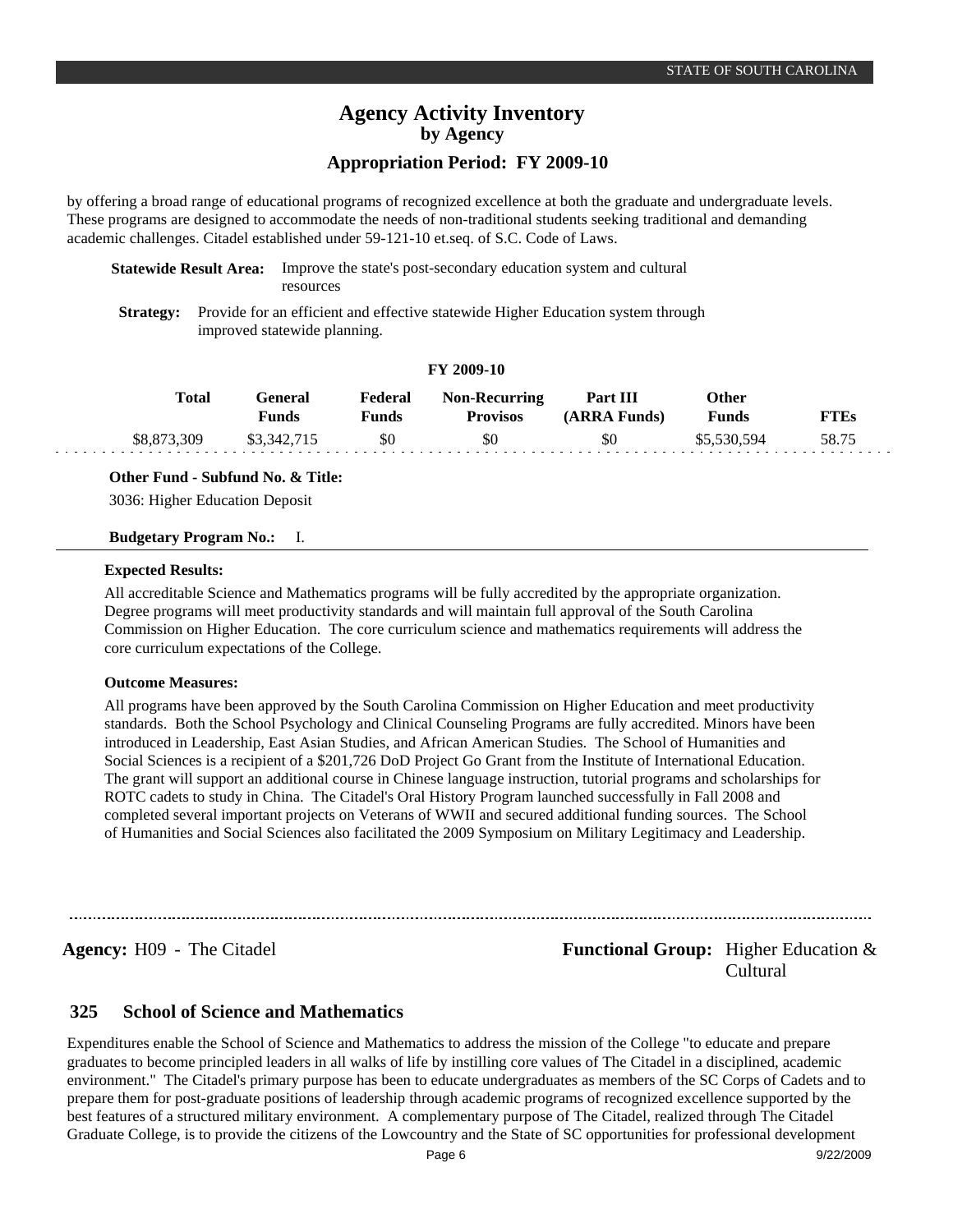## **Appropriation Period: FY 2009-10**

by offering a broad range of educational programs of recognized excellence at both the graduate and undergraduate levels. These programs are designed to accommodate the needs of non-traditional students seeking traditional and demanding academic challenges. Citadel established under 59-121-10 et.seq. of S.C. Code of Laws.

**Statewide Result Area:** Improve the state's post-secondary education system and cultural resources

**Strategy:** Provide for an efficient and effective statewide Higher Education system through improved statewide planning.

## **FY 2009-10**

|             | Total | General<br><b>Funds</b> | Federal<br><b>Funds</b> | <b>Non-Recurring</b><br><b>Provisos</b> | Part III<br>(ARRA Funds) | Other<br>Funds | <b>FTEs</b> |
|-------------|-------|-------------------------|-------------------------|-----------------------------------------|--------------------------|----------------|-------------|
| \$7,633,249 |       | \$2,875,565             | \$0                     | \$0                                     | \$0                      | \$4,757,684    | 47.75       |

**Other Fund - Subfund No. & Title:**

3036: Higher Education Deposit

## **Budgetary Program No.:** I.

## **Expected Results:**

All accreditable Science and Mathematics programs will be fully accredited by the appropriate organization. Degree programs will meet productivity standards and will maintain full approval of the South Carolina Commission on Higher Education. The core curriculum science and mathematics requirements will address the core curriculum expectations of the College.

## **Outcome Measures:**

All Science and Mathematics programs meet productivity standards and have full approval of the SC Commission on Higher Education. The BS in Chemistry is approved by the American Chemical Society. The Department of Mathematics and Computer Science received full accreditation of the Computer Science Program in summer 2008. The Departments of Biology, Chemistry, and Physics are presenting to CHE proposals to add Teaching Specializations to the BS Biology and BA Chemistry. These teaching specializations will lead to SDE teaching certifications in Biology and Chemistry and comprehensive Science and will prepare these students to teach Physical Science. These programs are part of The Citadel's efforts to address expectations of the EEDA relative to addressing teacher shortages in critical needs areas.

**Agency:** H09 - The Citadel **Functional Group:** Higher Education & Cultural

#### **Research 326**

This category includes all expenditures for activities specifically organized to produce research outcomes, whether commissioned by an agency external to the institution or separately budgeted by an organizational unit within the institution. Also, includes expenditures for individuals and/or project research as well as those of institutes and research centers. Expenditures for departmental research that are separately budgeted specifically for research are included in this category. Section 59-121-10 et.seq.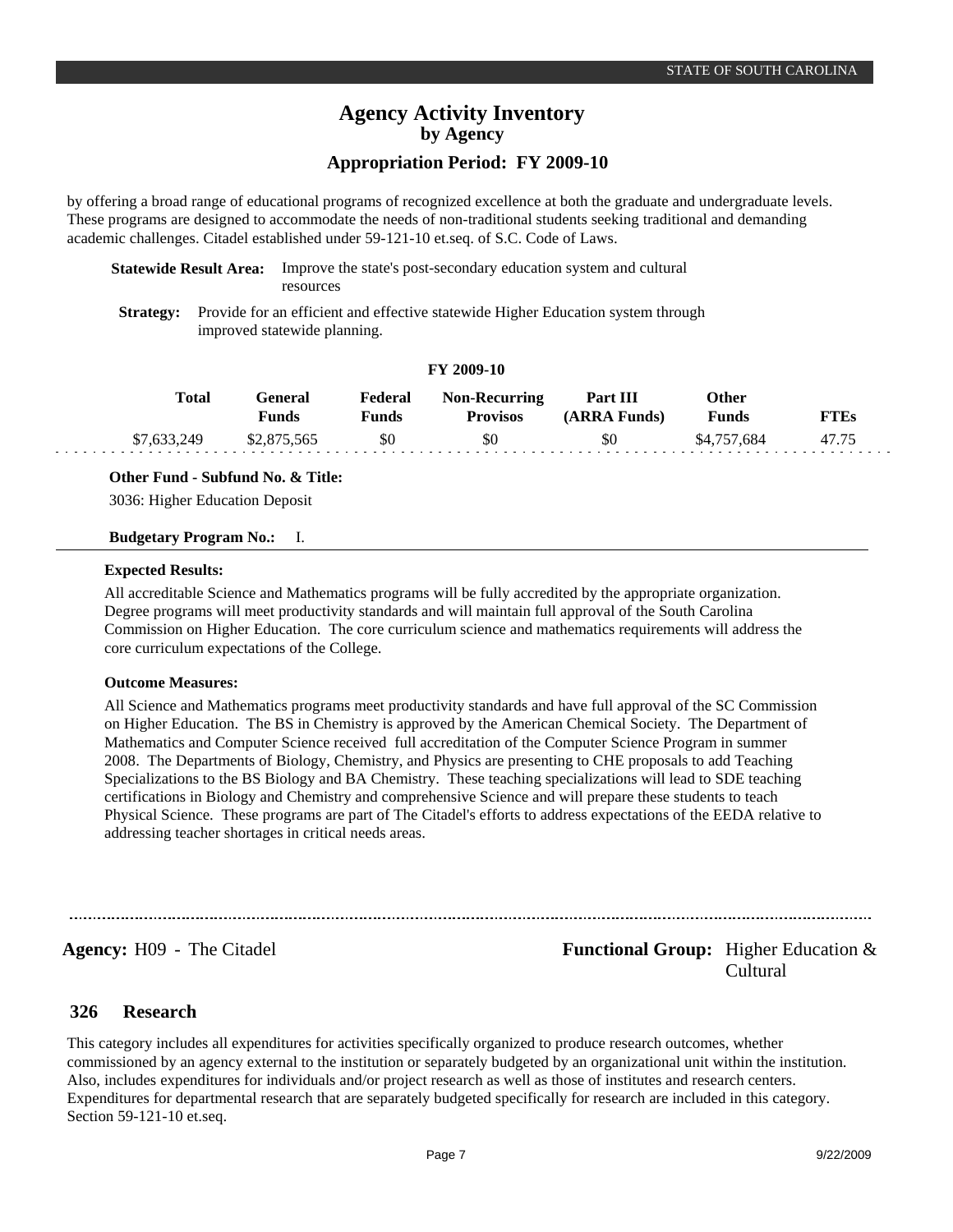**Funds** \$461,698

**(ARRA Funds)** \$0

**FTEs** 0.00

## **Agency Activity Inventory by Agency Appropriation Period: FY 2009-10**

| <b>Statewide Result Area:</b>                                                                                                        |       | resources |         | Improve the state's post-secondary education system and cultural |          |       |  |  |
|--------------------------------------------------------------------------------------------------------------------------------------|-------|-----------|---------|------------------------------------------------------------------|----------|-------|--|--|
| Provide for an efficient and effective statewide Higher Education system through<br><b>Strategy:</b><br>improved statewide planning. |       |           |         |                                                                  |          |       |  |  |
| FY 2009-10                                                                                                                           |       |           |         |                                                                  |          |       |  |  |
|                                                                                                                                      | Total | General   | Federal | <b>Non-Recurring</b>                                             | Part III | Other |  |  |

**Provisos** \$0

**Funds**  \$55,211

## **Other Fund - Subfund No. & Title:**

**Funds**  \$0

3036: Higher Education Deposit

#### **Budgetary Program No.:** I.

### **Expected Results:**

\$516,909

While the Citadel is primarily a teaching institution, faculty research is highly regarded and special emphasis is placed on research efforts involving students. Adequate support will be provided for faculty research; opportunities for student involvement in research will be provided; Citadel Academy for the Scholarship of Teaching, Learning, and Evaluation (CASTLE) will be involved in research activities related to teaching and learning. Faculty will continue to pursue Federal grants and involve students in their research. Assessment Tools for Outcome Measures: Number/amount of grants awarded by The Citadel's Research Committee; number/amount of Federal grants; number of students participating in research; Citadel Academy for the Scholarship of Teaching, Learning, and Evaluation (CASTLE) research activities; record of scholarly presentations and publications by faculty.

#### **Outcome Measures:**

In the 2007-08 school year, The Citadel provided \$200,000 in private funds in support of research and the presentation of research for Citadel faculty. These private funds included \$130,000 for faculty research and scholarship, \$25,000 for new faculty research grants, \$45,000 for research presentation grants, and at least \$12,000 was provided in support of student summer research stipends.

**Agency:** H09 - The Citadel **Functional Group:** Higher Education & Cultural

#### **Public Service 327**

This category includes funds expended for activities that are established primarily to provide non-instructional services beneficial to individuals and groups external to the institution. These activities include community service programs (excluding instructional activities) and cooperative extension services. Included in this category are conferences, institutes, general advisory services, reference bureaus, radio and television, consulting, and similar non-instructional services to particular sectors of the community. Section 59-121-10 et.seq.

**Statewide Result Area:** Improve the state's post-secondary education system and cultural resources

**Strategy:** Provide for an efficient and effective statewide Higher Education system through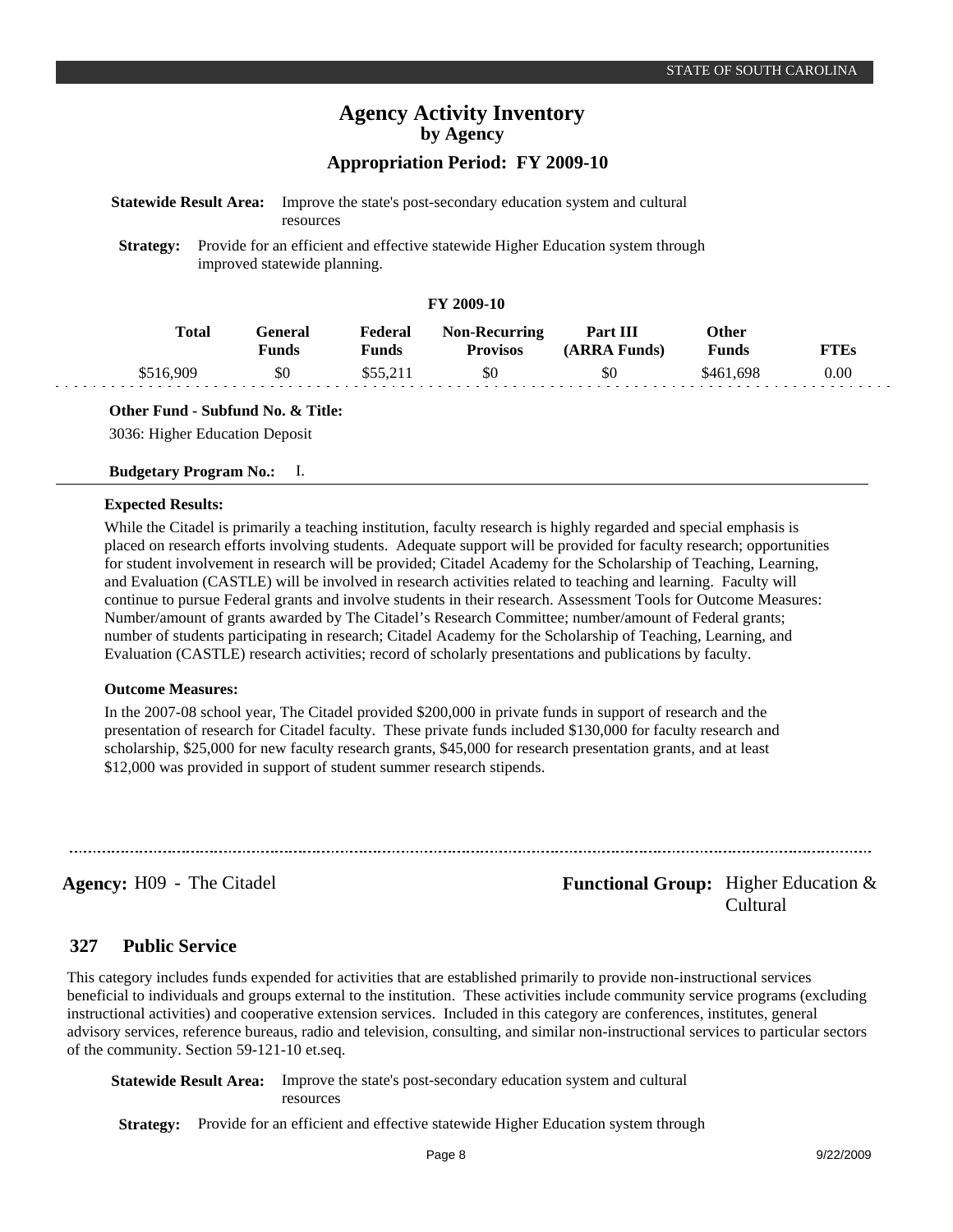improved statewide planning.

| <b>FY 2009-10</b> |              |                  |                  |                                         |                          |                              |             |  |  |
|-------------------|--------------|------------------|------------------|-----------------------------------------|--------------------------|------------------------------|-------------|--|--|
|                   | <b>Total</b> | General<br>Funds | Federal<br>Funds | <b>Non-Recurring</b><br><b>Provisos</b> | Part III<br>(ARRA Funds) | <b>Other</b><br><b>Funds</b> | <b>FTEs</b> |  |  |
| \$1,368,323       |              | \$0              | \$256,823        | \$0                                     | \$0                      | \$1,111,500                  | 0.00        |  |  |

**Other Fund - Subfund No. & Title:**

3036: Higher Education Deposit

**Budgetary Program No.:** I.

#### **Expected Results:**

Non-instructional services will be provided to external individuals/groups through programs such as The Citadel Sponsor Program; The Citadel Bulldog/Bullpup Program, Buddy Program; Senior Scholars Program; community service projects undertaken by the Corps of Cadets; participation in on-campus blood drives. Assessment Tools for Outcome Measures: Number of public service programs provided through Cadet Activities and College of Graduate and Professional Studies; annual school/departmental assessment and planning reports; annual reports of service organization; hours of community service reported for Corps of Cadets; documented participation in oncampus blood drives.

## **Outcome Measures:**

An objective in The Citadel's Strategic Plan is to expand selfless service within the Corps of Cadets. In 2008, The Citadel donated over 2000 blood units to the Red Cross. Members of the Corps of Cadets also volunteered with Operation Homefront, an organization serving veterans, and Bulldog/Bullpup, a mentoring program for children ages four to ten. The Schools of Education, Engineering, and Science and Mathematics are developing a partnership with the Charleston County School District (CCSD) to establish a Science, Technology, Engineering, and Mathematics Educational Center at The Citadel, and these schools are also developing a partnership with the CCSD and the Charleston Metropolitan Chamber of Commerce to conceptualize and create a "high tech high school." The School of Education is transforming the GEAR UP and Wachovia Reading Literacy projects into a more sustainable partnership with the CCSD. The CGC offers its Senior Scholar Program for senior citizens in the Charleston area. The Citadel is also a member of the Lowcountry Graduate Center which focuses on Lowcountry educational needs.

**Agency:** H09 - The Citadel **Functional Group:** Higher Education & Cultural

#### **Academic Support 328**

This category includes funds expended primarily to provide support services for the institution's primary mission -- instruction, research, and public service. It includes (1) the retention, preservation, and display of educational materials -- for example, libraries, museums, and galleries; (2) the provision of services that directly assist the academic function of the institution, such as demonstration schools associated with a department, school, or college of education; (3) media, such as audiovisual services and technology such as computing support; (4) academic administration (including academic deans but not department chairmen) and personnel development providing administrative support and management direction to the three primary missions; and (5) separately budgeted support for course and curriculum development. Section 59-121-10 et.seq.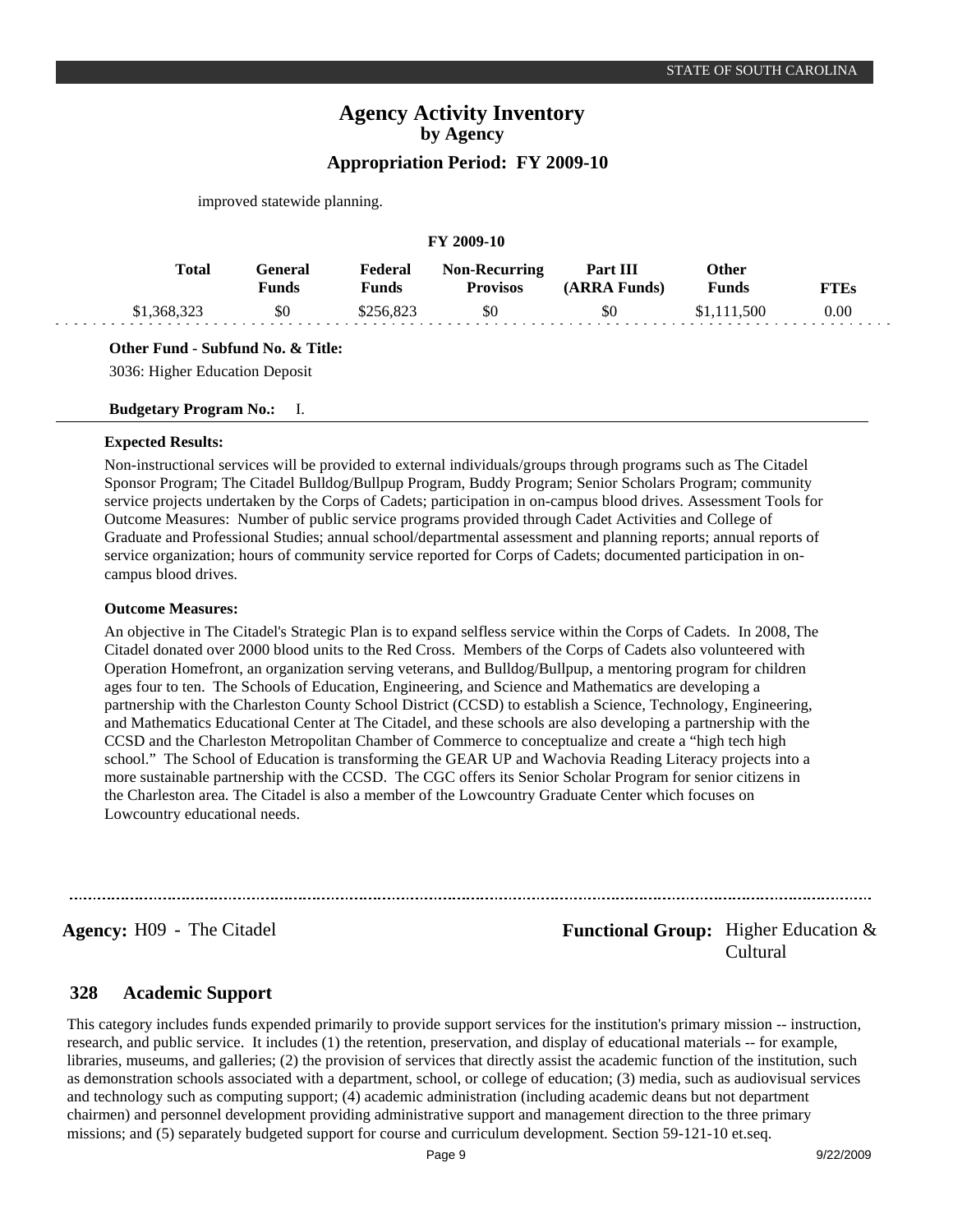|                  | <b>Statewide Result Area:</b> | Improve the state's post-secondary education system and cultural<br>resources                                    |
|------------------|-------------------------------|------------------------------------------------------------------------------------------------------------------|
| <b>Strategy:</b> |                               | Provide for an efficient and effective statewide Higher Education system through<br>improved statewide planning. |
|                  |                               | FY 2009-10                                                                                                       |

| Total       | General<br><b>Funds</b> | Federal<br><b>Funds</b> | <b>Non-Recurring</b><br><b>Provisos</b> | Part III<br>(ARRA Funds) | Other<br><b>Funds</b> | <b>FTEs</b> |
|-------------|-------------------------|-------------------------|-----------------------------------------|--------------------------|-----------------------|-------------|
| \$9,006,182 | \$0                     | \$0                     | \$0                                     | \$0                      | \$9,006,182           | 62.50       |

**Other Fund - Subfund No. & Title:**

3036: Higher Education Deposit

**Budgetary Program No.:** I.

## **Expected Results:**

Students are provided with the resources, services, and environment that support the learning, teaching, and research requirements of The Citadel. Assessment Tools for Outcome Measures: Ten-year reviews by the Southern Association of Colleges and Schools (SACS); graduation rates; retention rates; student satisfaction with academic support resources/services; internal annual assessment and planning reports from each academic support service.

### **Outcome Measures:**

The Citadel has implemented additional academic support programs for students having academic difficulty and plans further expansion of The Citadel Success Institute. Over the past five cohorts, The Citadel's 4-year graduation rate has ranged from a low of 55.0% to a high of 62.5%, and 59% of the first-time, full-time freshman cadets entering fall 2002 graduated in 4-years. The 6-year graduation rate over the past five cohorts has ranged from a low of 64.9% to a high of 71.9%, and 68% of the 2002 cohort graduated in six years. Over 70% of Citadel student athletes graduated in 6 years. Undergraduate student/faculty ratio of 15 to 1. The fall to fall retention rate for Fourth Class Cadets over the past five years has ranged from a low of 79.8% to a high of 84%, and Fall 2008 retention rate of 84% for Fourth Class.

**Agency:** H09 - The Citadel **Functional Group:** Higher Education & Cultural

#### **Student Services 329**

This category includes funds expended for offices of admissions, commandant, and registrar and those activities whose primary purpose is to contribute to the student's emotional and physical well-being and to his intellectual, cultural, and social development outside the contexts of the formal instruction program. It also includes expenditures for student activities, cultural events, student newspapers, intramural athletics, student organizations, supplemental educational services to provide matriculated students with supplemental instruction outside of the normal academic program (remedial instruction is an example), counseling and career guidance (excluding informal academic counseling by the faculty), and student aid administration. Section 59-121-10 et.seq.

**Statewide Result Area:** Improve the state's post-secondary education system and cultural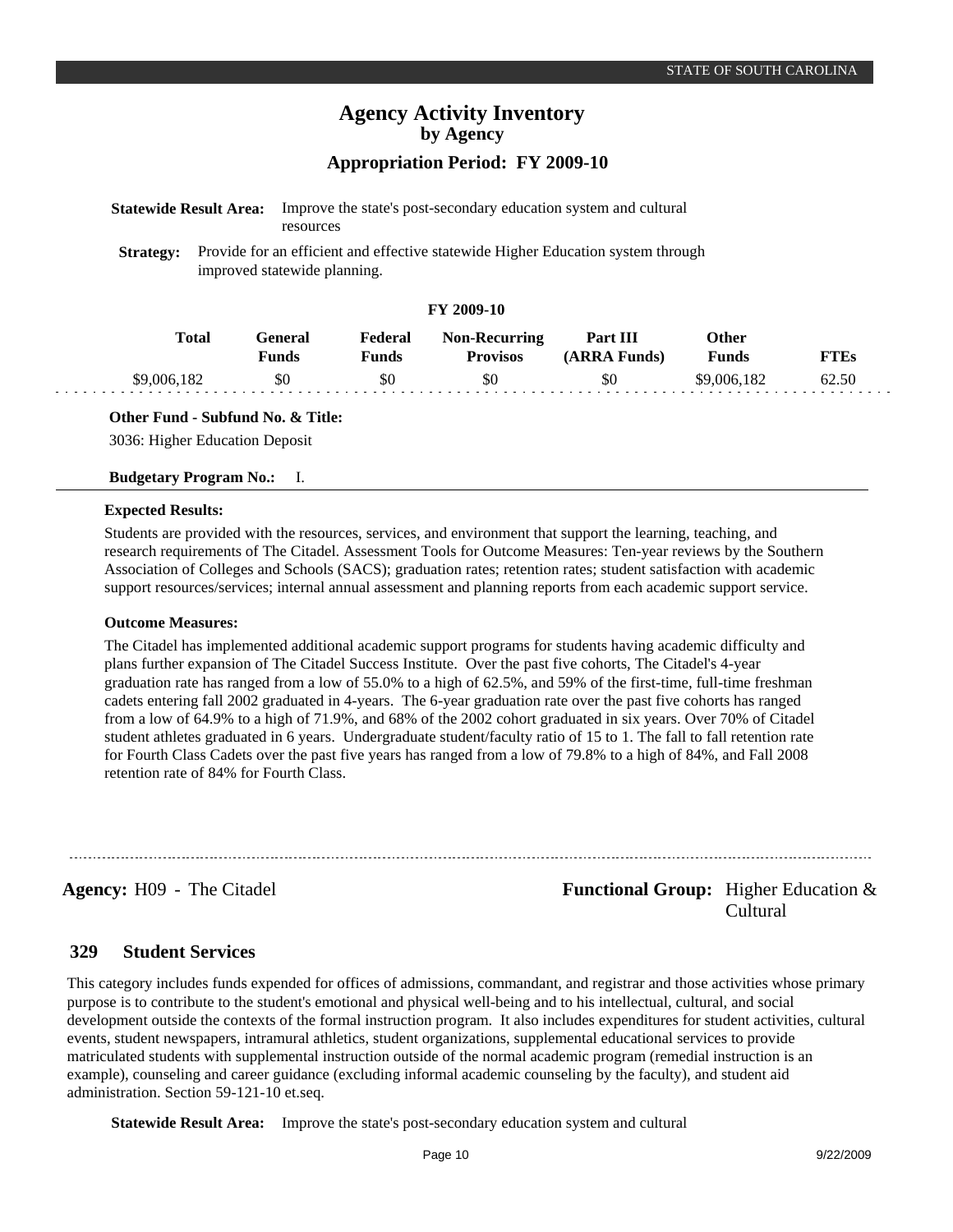#### resources

**Strategy:** Provide for employability and quality of life opportunities for our graduates.

| <b>FY 2009-10</b> |                         |                         |                                         |                          |                       |             |  |  |  |  |
|-------------------|-------------------------|-------------------------|-----------------------------------------|--------------------------|-----------------------|-------------|--|--|--|--|
| Total             | General<br><b>Funds</b> | Federal<br><b>Funds</b> | <b>Non-Recurring</b><br><b>Provisos</b> | Part III<br>(ARRA Funds) | Other<br><b>Funds</b> | <b>FTEs</b> |  |  |  |  |
| \$8,377,944       | \$1,110,000             | \$0                     | \$0                                     | \$0                      | \$7,267,944           | 81.41       |  |  |  |  |

## **Other Fund - Subfund No. & Title:**

3036: Higher Education Deposit

### **Budgetary Program No.:** I.

#### **Expected Results:**

A variety of social and cultural activities and programs will be available to all students; qualified students will be recruited and retained. Assessment Tools for Outcome Measures: Number of students recruited, retained, graduated; ten-year reviews by the Southern Association of Colleges and Schools (SACS); student satisfaction with student services; internal annual assessment and planning reports.

### **Outcome Measures:**

The Citadel continues to refine its recruiting/admissions processes. Throughout the 2008-2009 academic year, an outside consultant completed an independent review of all facets of admissions processes. While no major changes were recommended, important trend analysis data was provided. In addition the CIRP survey is now administered to each entering class. For fall 2008, we had 2210 applications, accepted 1623 (73.4%), matriculated 711 (43.8%). Average SAT was 1106, average HS GPR was 3.36. Fall 2008 retention of the class entering in fall 2007 was 84%, an all time Citadel high.

**Agency:** H09 - The Citadel **Functional Group:** Higher Education & Cultural

#### **Institutional Support 330**

This category includes expenditures for: (1) central executive-level activities concerned with management and long-range planning of the entire institution, such as the governing board, planning and programming, legal services; (2) fiscal operations, including investment office; (3) administrative data processing; (4) space management; (5) employee personnel and records; (6) logistical activities that provide procurement, storerooms, and transportation services to the institution; (7) support services to faculty and staff that are not operated as an auxiliary enterprise; and (8) activities concerned with community and alumni relations, including development and fund raising. Section 59-121-10 et.seq.

**Statewide Result Area:** Improve the state's post-secondary education system and cultural resources

**Strategy:** Administration

**FY 2009-10**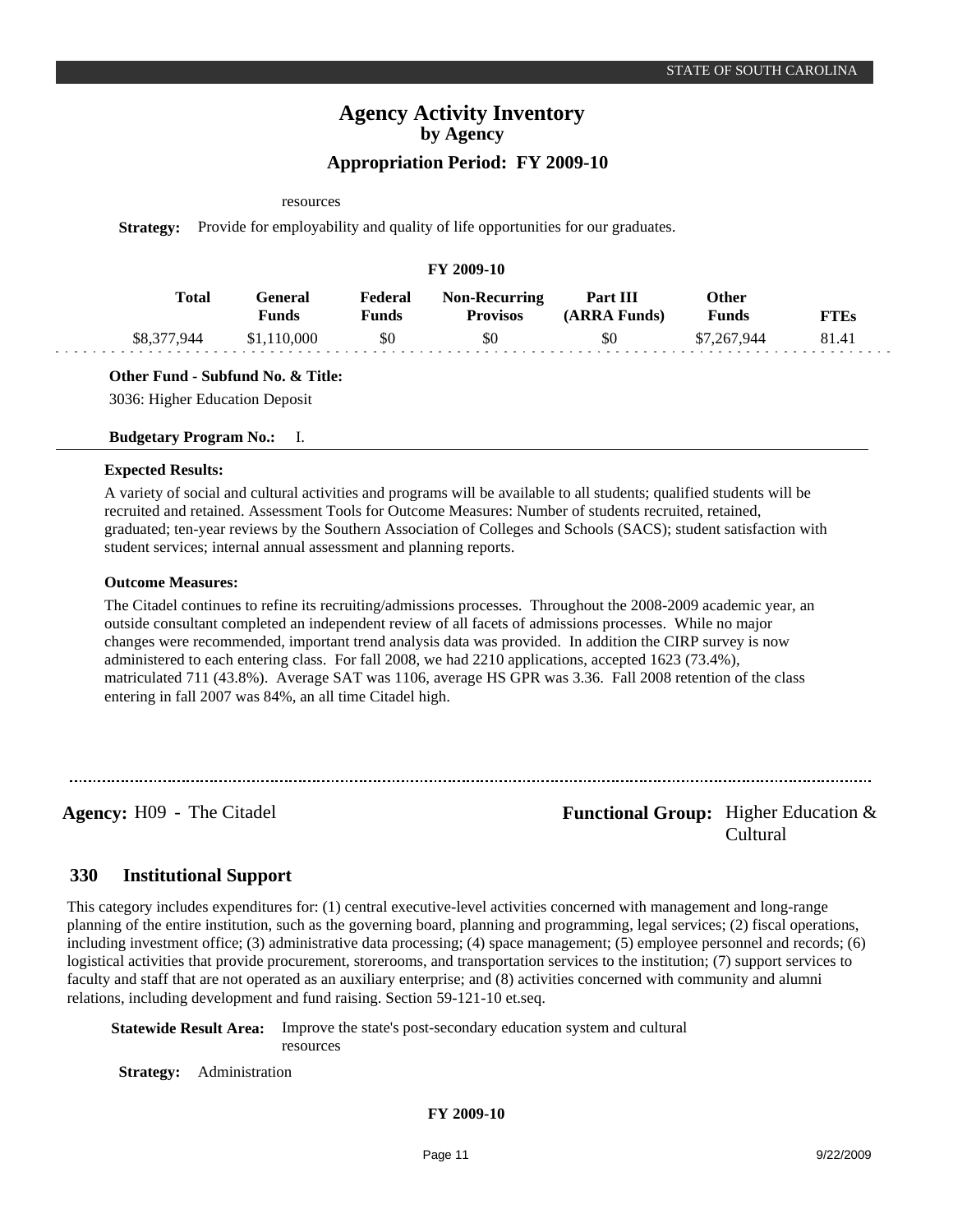## **Appropriation Period: FY 2009-10**

| Total                                                                                                                                                                                                                                                                                                                | General<br>Funds | Federal<br><b>Funds</b> | <b>Non-Recurring</b><br><b>Provisos</b> | Part III<br>(ARRA Funds) | Other<br>Funds | <b>FTEs</b> |
|----------------------------------------------------------------------------------------------------------------------------------------------------------------------------------------------------------------------------------------------------------------------------------------------------------------------|------------------|-------------------------|-----------------------------------------|--------------------------|----------------|-------------|
| \$9,122,520                                                                                                                                                                                                                                                                                                          | \$140,000        | \$15,000                | \$0                                     | \$0                      | \$8,967,520    | 110.19      |
| $O(1, \ldots E_{n-1} - 1 - C_{n-1} E_{n-1} - 1 - C_{n-1} E_{n-1} - C_{n-1} E_{n-1} - C_{n-1} E_{n-1} - C_{n-1} E_{n-1} - C_{n-1} E_{n-1} - C_{n-1} E_{n-1} - C_{n-1} E_{n-1} - C_{n-1} E_{n-1} - C_{n-1} E_{n-1} - C_{n-1} E_{n-1} - C_{n-1} E_{n-1} - C_{n-1} E_{n-1} - C_{n-1} E_{n-1} - C_{n-1} E_{n-1} - C_{n-1$ |                  |                         |                                         |                          |                |             |

**Other Fund - Subfund No. & Title:**

3036: Higher Education Deposit

## **Budgetary Program No.:** I.

## **Expected Results:**

The Citadel Strategic Plan (2009-2012) and the planning/assessment/ budget process will be major factors in the decisions made by the institution. Assessment Tools for Outcome Measures: Ten-year reviews by the Southern Association of Colleges and Schools (SACS); annual Institutional Effectiveness Report and Performance Funding requirements reported annually to CHE; internal annual assessment and planning reports; annual assessment of the implementation of the Strategic Plan of the College.

## **Outcome Measures:**

The Citadel engaged in a campus-wide strategic planning process during 2008-09, culminating with the Board of Visitors approval of a new Strategic Plan in June 2009. The new plan implements a process to link strategic initiatives with actions, resource requirements, key performance indicators, assessment techniques and continuous improvement efforts. The plan revised Strategic Initiatives 2009-12 as follows: Develop Principled Leaders in a Globalized Environment; Strengthen the College through Institutional Advancement; Enhance Learning Environment; Develop Student Population; Enhance Facilities and Tech Support for the Campus; Improve Institutional Effectiveness; Ensure the College has the Leadership and Talent to accomplish these Strategic Initiatives, and Provide Outreach to the Region and Serve as a Resource in its Economic Development. A dashboard assesses metrics and each VP prepares quarterly reports. During the 2008-09 academic year, a new position, Associate Provost for Planning, Assessment, and Evaluation was added. Began a 3-year project to replace 20+ year old administrative software package. This major essential undertaking will involve all aspects of the institution and will tax our financial resources.

**Agency:** H09 - The Citadel **Functional Group:** Higher Education & Cultural

#### **O&M of Plant 331**

This category includes all expenditures of current operating funds for the operation and maintenance of the physical plant. It includes all expenditures for operations established to provide services and maintenance related to grounds and facilities. Also included are utilities, fire protection, safety, security, property insurance, and similar items. Section 59-121-10 et.seq.

**Statewide Result Area:** Improve the state's post-secondary education system and cultural resources

**Strategy:** Provide for an efficient and effective statewide Higher Education system through improved statewide planning.

### **FY 2009-10**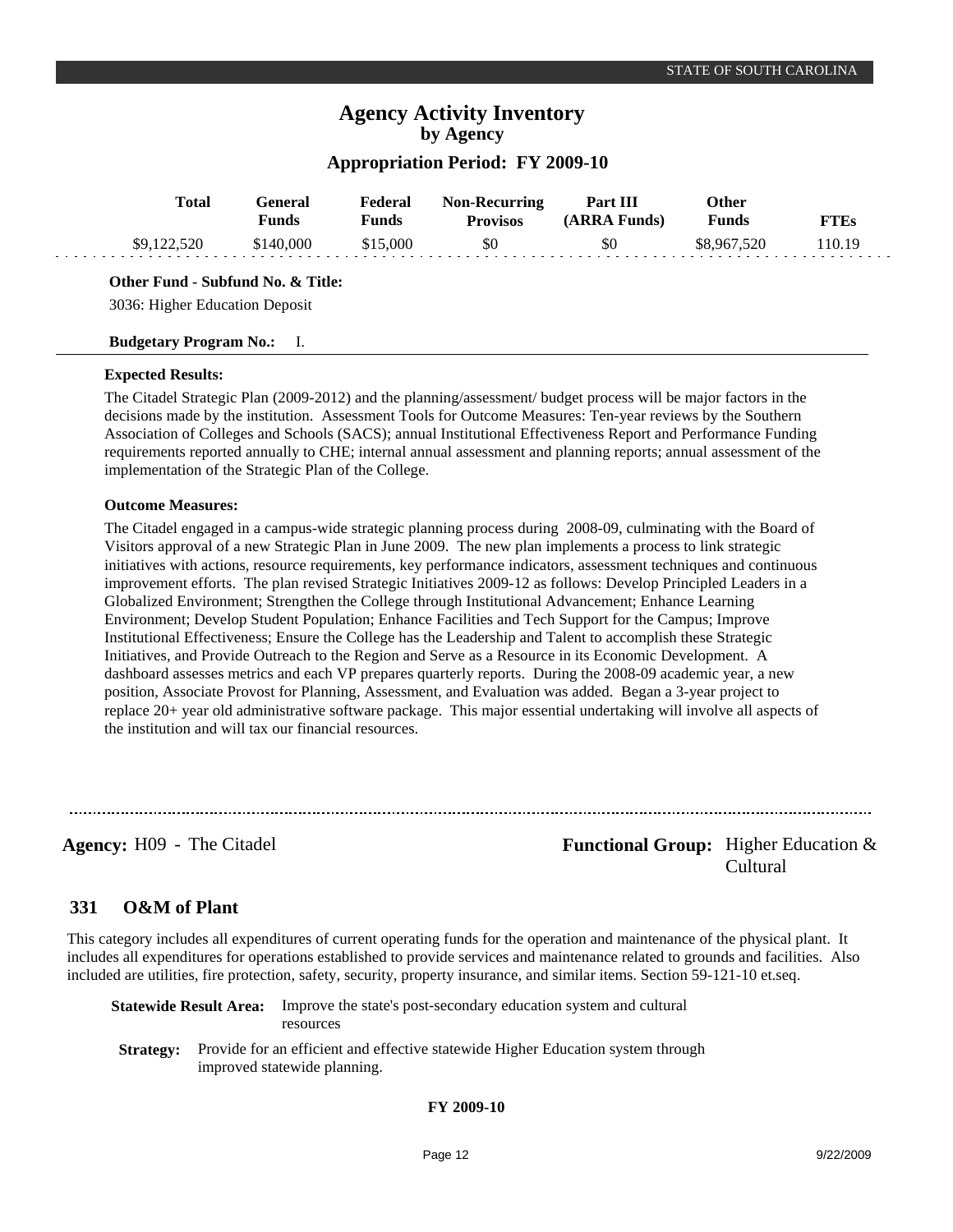## **Appropriation Period: FY 2009-10**

| Total        | General<br><b>Funds</b> | Federal<br><b>Funds</b> | <b>Non-Recurring</b><br><b>Provisos</b> | Part III<br>(ARRA Funds) | <b>Other</b><br><b>Funds</b> | <b>FTEs</b> |
|--------------|-------------------------|-------------------------|-----------------------------------------|--------------------------|------------------------------|-------------|
| \$16,841,709 | \$0                     | \$0                     | \$0                                     | \$2,161,240              | \$14,680,469                 | 110.00      |
|              |                         |                         |                                         |                          |                              |             |

**Other Fund - Subfund No. & Title:**

3036: Higher Education Deposit

## **Budgetary Program No.:** I.

## **Expected Results:**

Physical plant will meet state and federal standards for safety, security, and maintenance. A preventative maintenance schedule will be developed. Assessment Tools for Outcome Measures: Facilities reports submitted to IPEDS and CHE; scheduled state audits performed by State Budget and Control Board; number of work requests and solutions; appearance of physical plant; internal annual assessment and planning reports.

## **Outcome Measures:**

Work requests for FY09 totaled 10,370 with only 275 reopened in FY10, a 97.3% completion rate. This number includes barracks over, short and damaged reports during summer refurbishment. These work orders represent over \$5,293,215 in maintenance, repair and project work. This figure is comprised of labor (\$3,075.687 regular and \$80,312 overtime), materials (\$738,455) and contractor expenses (\$1,398,760) from a combination of Physical Plant and project accounts. The overall exterior appearance of the campus is significantly improved due to the following exterior appearance projects: water sealing significantly improved the exterior appearance of McAlister Field House, water sealing and repainting Mary Murray Infirmary, recoating of gallery surfaces in Watts Barracks, painting of the grandstands and brick work of the Johnson Hagood Stadium East stands, repaving approximately one and one half miles of campus streets, several landscape projects including new water saving irrigation systems, pressure washing throughout campus removed mold and accumulated deposits, and overall exterior maintenance levels were maintained or improved. Satisfaction Survey Results: Positive responses have ranged from 94 to 100% satisfied.

## **Agency:** H09 - The Citadel **Functional Group:** Higher Education & Cultural

#### **Scholarships and Fellowships 332**

This category includes expenditures for scholarships and fellowships in the form of outright grants to students selected by the institution and financed by current funds, restricted or unrestricted. It also includes trainee stipends, prizes, and awards, except trainee stipends awarded to individuals who are not enrolled in formal course work, which should be charged to instruction, research, or public service as appropriate. Also included are expenditures for the services required in exchange for financial assistance, as in the College Work-Study Program, aid to students in the form of tuition or fee remission. Section 59-121-10 et.seq.

**Statewide Result Area:** Improve the state's post-secondary education system and cultural resources

**Strategy:** Provide for greater access and affordability of our higher education system.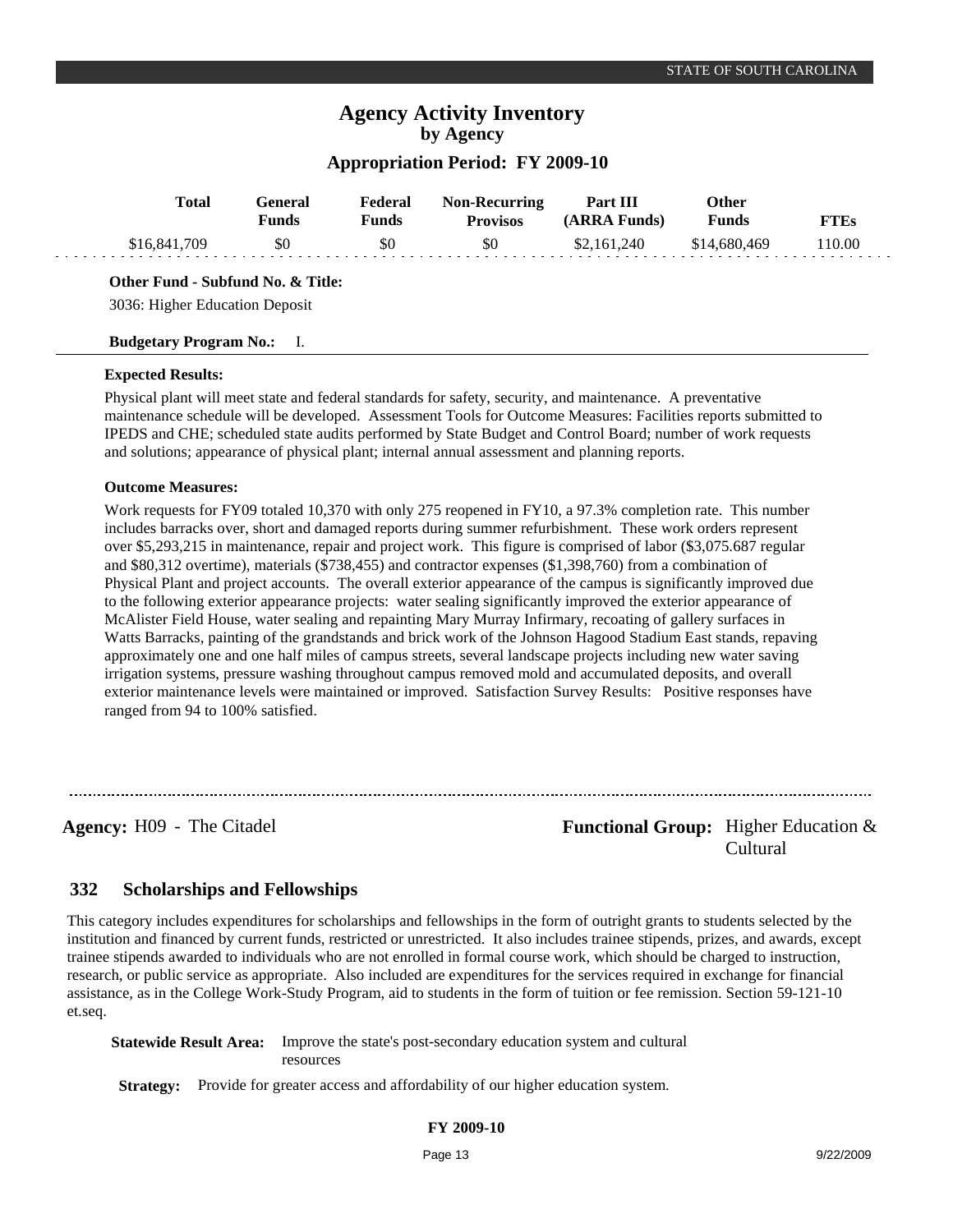## **Appropriation Period: FY 2009-10**

| <b>Total</b>                                                                                                                                                                                                                                                                                                                                                                                                                          | <b>General</b><br><b>Funds</b> | Federal<br><b>Funds</b> | <b>Non-Recurring</b><br><b>Provisos</b> | Part III<br>(ARRA Funds)                                                         | Other<br><b>Funds</b> | <b>FTEs</b> |
|---------------------------------------------------------------------------------------------------------------------------------------------------------------------------------------------------------------------------------------------------------------------------------------------------------------------------------------------------------------------------------------------------------------------------------------|--------------------------------|-------------------------|-----------------------------------------|----------------------------------------------------------------------------------|-----------------------|-------------|
| \$24,084,866                                                                                                                                                                                                                                                                                                                                                                                                                          | \$0                            | \$20,442,859            | \$0                                     | \$0                                                                              | \$3,642,007           | 0.00        |
| Other Fund - Subfund No. & Title:<br>3036: Higher Education Deposit<br><b>Budgetary Program No.:</b>                                                                                                                                                                                                                                                                                                                                  | Ι.                             |                         |                                         |                                                                                  |                       |             |
| <b>Expected Results:</b>                                                                                                                                                                                                                                                                                                                                                                                                              |                                |                         |                                         |                                                                                  |                       |             |
| Recruitment and retention of qualified students; provide access to higher education for students who cannot afford<br>to attend. Assessment Tools for Outcome Measures: Number of scholarship applications submitted and awarded;<br>number of qualified students recruited; retention and graduation rates; GPA's of scholarship recipients; scheduled<br>state and federal audits; internal annual assessment and planning reports. |                                |                         |                                         |                                                                                  |                       |             |
| <b>Outcome Measures:</b>                                                                                                                                                                                                                                                                                                                                                                                                              |                                |                         |                                         |                                                                                  |                       |             |
| For 2008-09, The Citadel provided the following financial support for our students: Citadel Funded Scholarships<br>of \$4,476,124; Citadel funded Athletics Grants in Aid of \$2,613,699; ROTC Scholarships of \$630,953; Graduate<br>Assistantships funded through Citadel E&G of \$33,948; and Graduate Assistantships funded through The Citadel<br>Foundation of \$438,948.                                                       |                                |                         |                                         |                                                                                  |                       |             |
| <b>Athletics</b><br>333                                                                                                                                                                                                                                                                                                                                                                                                               |                                |                         |                                         |                                                                                  | Cultural              |             |
| Expenditures for the intercollegiate athletic program. Section 59-121-10 et.seq.                                                                                                                                                                                                                                                                                                                                                      |                                |                         |                                         |                                                                                  |                       |             |
| <b>Statewide Result Area:</b>                                                                                                                                                                                                                                                                                                                                                                                                         | resources                      |                         |                                         | Improve the state's post-secondary education system and cultural                 |                       |             |
| <b>Strategy:</b>                                                                                                                                                                                                                                                                                                                                                                                                                      | improved statewide planning.   |                         |                                         | Provide for an efficient and effective statewide Higher Education system through |                       |             |
|                                                                                                                                                                                                                                                                                                                                                                                                                                       |                                |                         | FY 2009-10                              |                                                                                  |                       |             |
| <b>Total</b>                                                                                                                                                                                                                                                                                                                                                                                                                          | General<br><b>Funds</b>        | Federal<br><b>Funds</b> | <b>Non-Recurring</b><br><b>Provisos</b> | Part III<br>(ARRA Funds)                                                         | Other<br><b>Funds</b> | <b>FTEs</b> |
| \$6,990,517                                                                                                                                                                                                                                                                                                                                                                                                                           | \$0                            | \$0                     | \$0                                     | \$0                                                                              | \$6,990,517           | 45.75       |
| Other Fund - Subfund No. & Title:<br>3036: Higher Education Deposit                                                                                                                                                                                                                                                                                                                                                                   |                                |                         |                                         |                                                                                  |                       |             |
| <b>Budgetary Program No.:</b>                                                                                                                                                                                                                                                                                                                                                                                                         | П.                             |                         |                                         |                                                                                  |                       |             |
| <b>Expected Results:</b>                                                                                                                                                                                                                                                                                                                                                                                                              |                                |                         |                                         |                                                                                  |                       |             |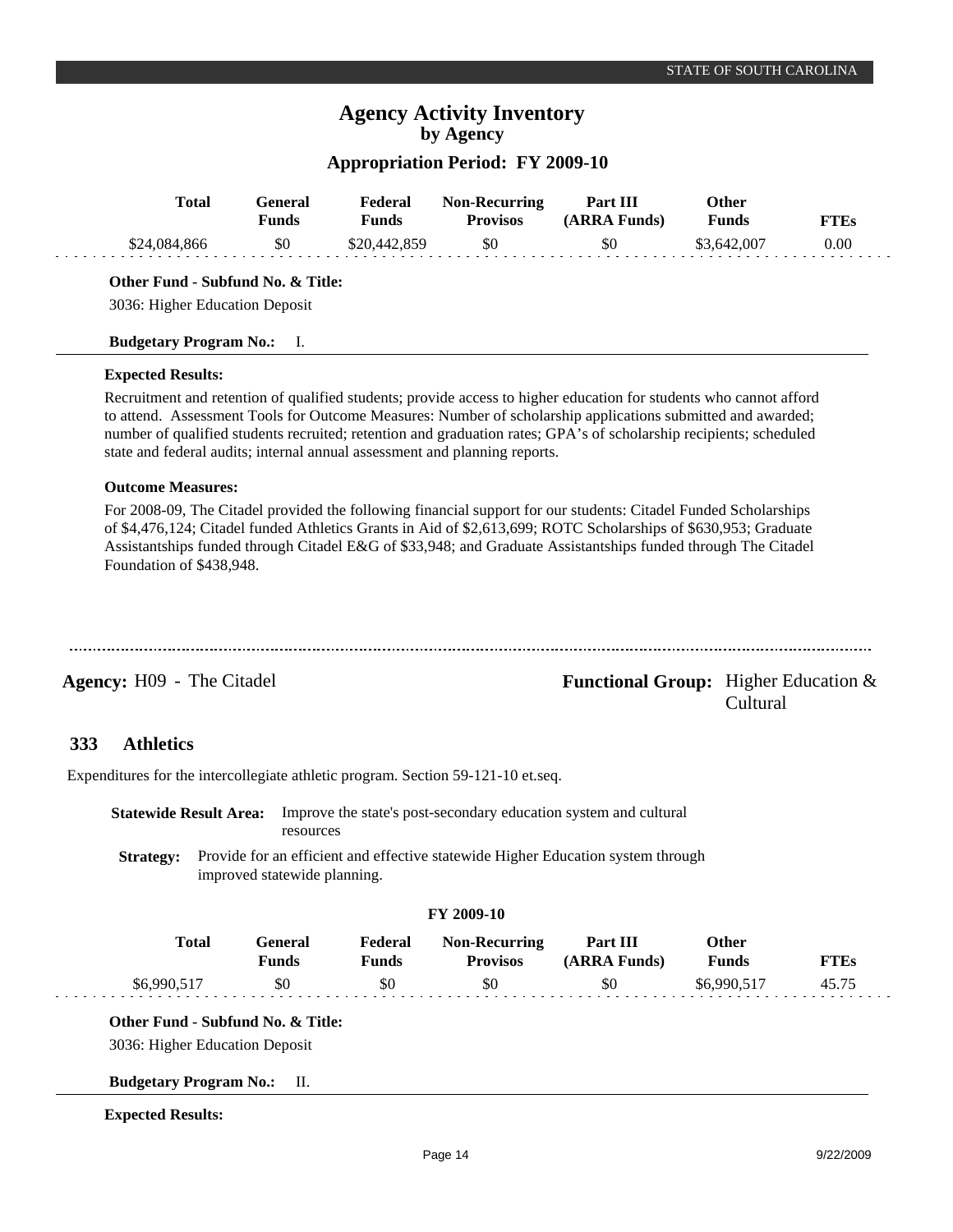The Citadel's athletics program will contribute in a significant manner to addressing The Citadel's vision of "achieving excellence in education of principled leaders" by offering men and women athletes the opportunity to compete at the Division I level while maintaining NCAA certification and meeting all standards of the Southern Conference.

### **Outcome Measures:**

The Citadel's athletic programs are fully certified by the NCAA as a Division I Institution and have met all standards of the Southern Conference. In Fall 2008, renovation of Johnson Hagood Stadium was completed.

**Agency:** H09 - The Citadel **Functional Group:** Higher Education & Cultural

#### **Gift Shop Enterprises 334**

The Gift Shop Enterprise (which includes the gift shop, snack bar, Laundromat, faculty house, barber shop, and vending) is an entity that exists to furnish goods or services to students, faculty, or staff (the general public may be served incidentally by all auxiliary enterprises) and that charges a fee directly related to, although not necessarily equal to, the cost of the goods or service. The distinguishing characteristic of auxiliary enterprises is that they are managed as essentially self-supporting activities. Section 59-121-10 et.seq.

**Statewide Result Area:** Improve the state's post-secondary education system and cultural resources

**Strategy:** Provide for an efficient and effective statewide Higher Education system through improved statewide planning.

### **FY 2009-10**

| <b>Funds</b>       | <b>Funds</b> | <b>Provisos</b> | (ARRA Funds) | <b>Funds</b> | FTEs  |
|--------------------|--------------|-----------------|--------------|--------------|-------|
| \$2,501,502<br>\$0 | \$0          | \$0             | \$0          | \$2,501,502  | 12.00 |

#### **Other Fund - Subfund No. & Title:**

3036: Higher Education Deposit

## **Budgetary Program No.:** II.

### **Expected Results:**

Generate annual profits as prescribed in the annual budget; increase sales revenue 5% by preparing a new sales catalog, offering reduced prices for sales and other promotions, and expanding the on-line sales catalog; earn a rating of 90% on customer satisfaction surveys and receive fewer than five significant complaints per fiscal year regarding customer service skills; all staff members will attend at least one professional or continuing education course during the fiscal year

### **Outcome Measures:**

Gift Shop Enterprises exceeded budgetary goals. Sales revenues increased by 6.5%. Discounted sales were offered to faculty, staff, cadets, CGPS students. Complaints received this year decreased and were most often directed at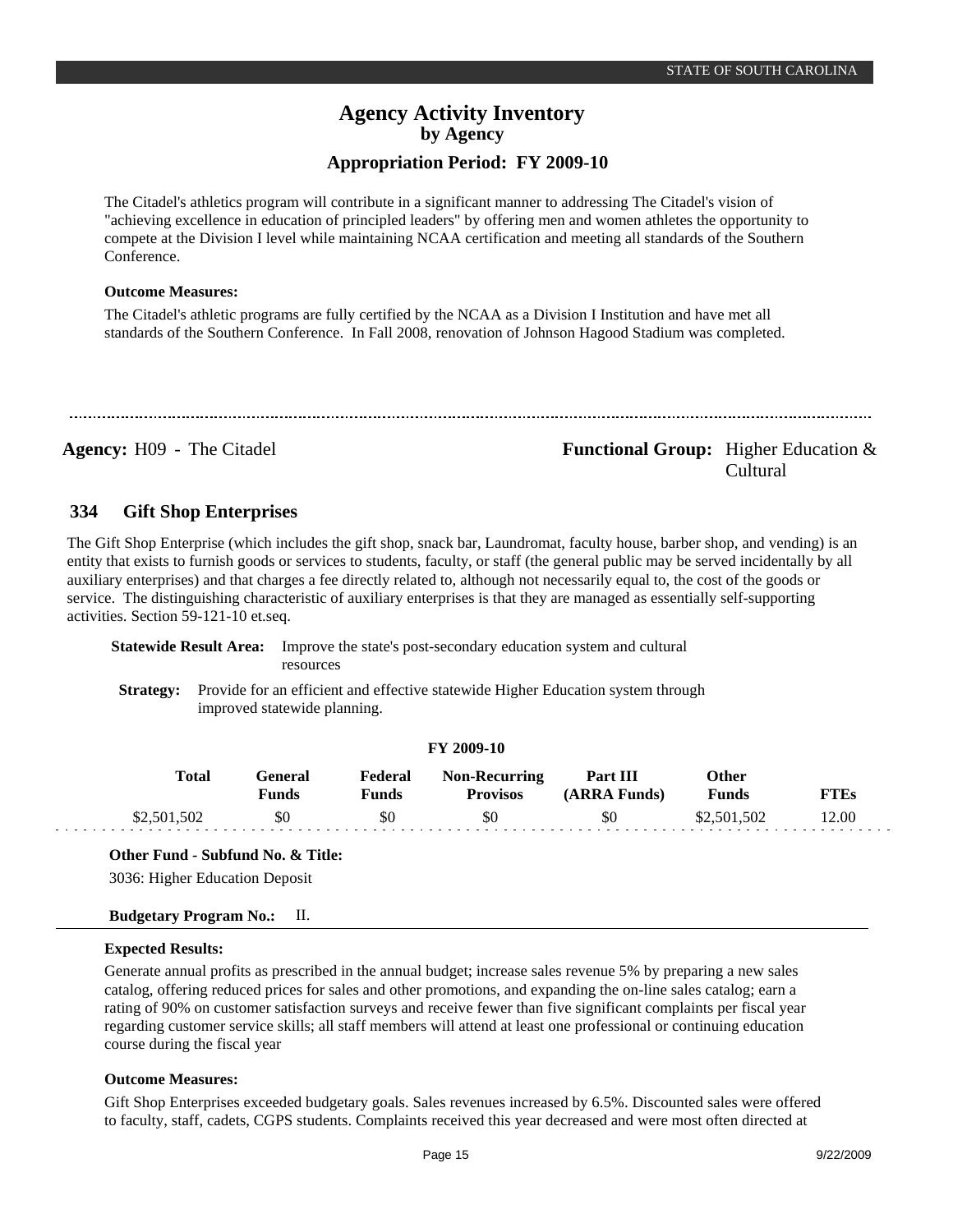## **Appropriation Period: FY 2009-10**

services and merchandise. Staff Training is on-going especially cross training to perform job duties for coworkers. All staff attended training classes this year for self improvement.

## **Agency:** H09 - The Citadel **Functional Group:** Higher Education & Cultural

#### **Director of Auxiliary Activity 335**

The Director of Auxiliary Activity oversees all auxiliary enterprises (except Athletics, Barracks and Infirmary) which exist to furnish goods or services to students, faculty, or staff (the general public may be served incidentally by auxiliary enterprises) and that charges a fee directly related to, although not necessarily equal to, the cost of the goods or service. The distinguishing characteristic of auxiliary enterprises is that they are managed as essentially self-supporting activities. At The Citadel they include the barracks, infirmary, intercollegiate athletics, print shop, cadet store, laundry/dry cleaning, tailor shop, dining hall, the gift shop enterprises, and telephone services. Section 59-121-10 et.seq.

| Statewide Result Area: | Improve the state's post-secondary education system and cultural<br>resources                                                     |
|------------------------|-----------------------------------------------------------------------------------------------------------------------------------|
|                        | <b>Strategy:</b> Provide for an efficient and effective statewide Higher Education system through<br>improved statewide planning. |

### **FY 2009-10**

| Total    | General !<br>Funds | Federal<br>Funds | <b>Non-Recurring</b><br><b>Provisos</b> | <b>Part III</b><br>(ARRA Funds) | Other<br><b>Funds</b> | FTEs |
|----------|--------------------|------------------|-----------------------------------------|---------------------------------|-----------------------|------|
| \$94.614 | \$0                | \$0              | \$0                                     | \$0                             | \$94.614              | 0.00 |

**Other Fund - Subfund No. & Title:**

3036: Higher Education Deposit

### **Budgetary Program No.:** II.

## **Expected Results:**

Auxiliary enterprise services (except athletics) provided are appropriate for students, faculty, and staff; fees charged are reasonable for services provided and provide a modest source of revenue for the college. Assessment Tools for Outcome Measures: Annual budget reports; internal annual assessment and planning reports to include customer satisfaction surveys.

## **Outcome Measures:**

Auxiliaries combined revenues achieved a 5.1% increase this year. Individual auxiliary budget planning and monitoring has been performed to ensure available funding for recruiting, hiring, training and retaining adequate staff. Several auxiliary initiatives are under way to improve quality, service, and fiscal performance.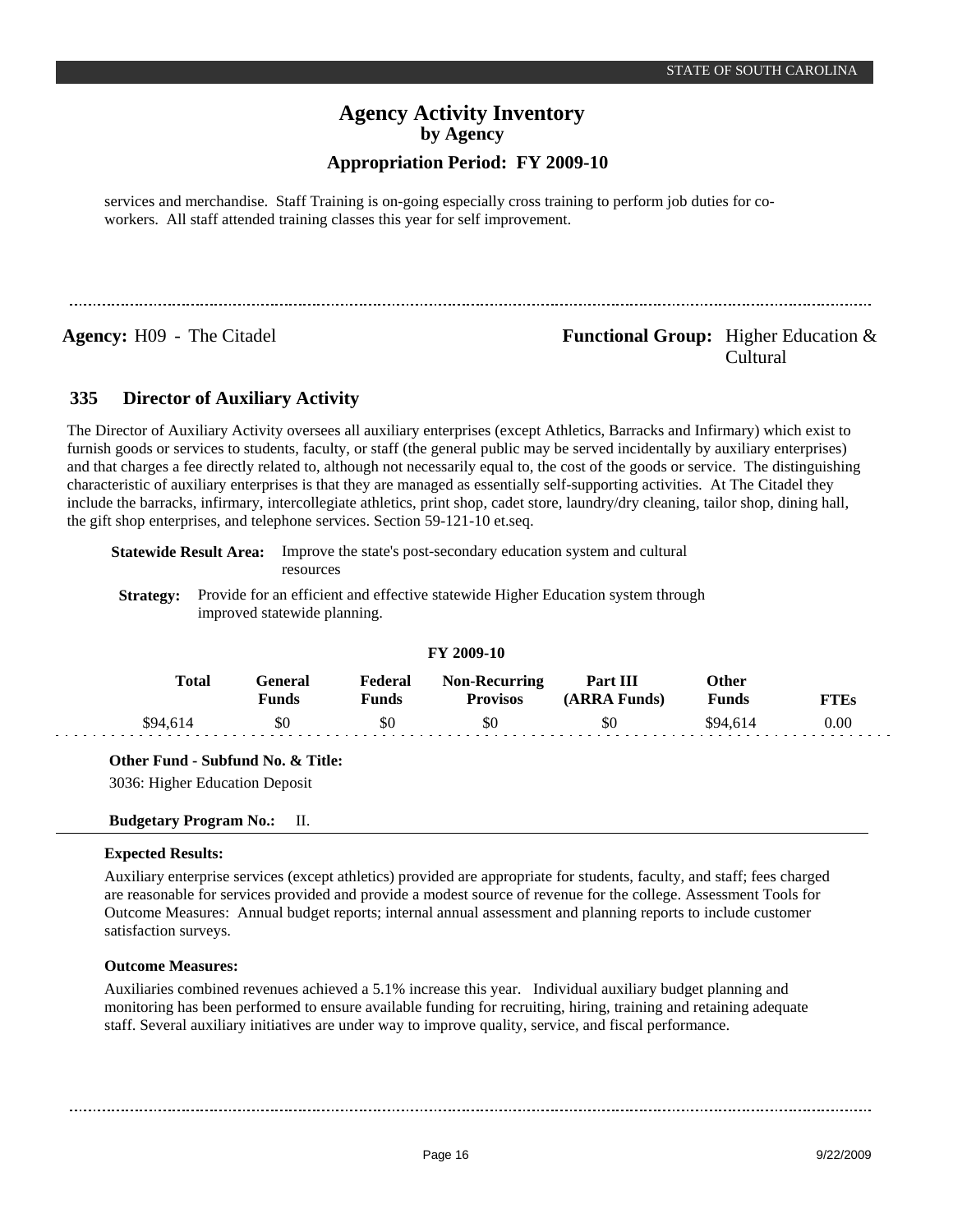## **Agency:** H09 - The Citadel **Functional Group:** Higher Education & Cultural

#### **Barracks 336**

All members of the South Carolina Corps of Cadets reside on campus housed in several barracks. A fee is charged directly related to, although not necessarily equal to, the cost to of the service provided. The distinguishing characteristic of the barracks, like all auxiliary enterprises is that they are managed as self-supporting activities. Section 59-121-10 et.seq.

| <b>Statewide Result Area:</b> Improve the state's post-secondary education system and cultural |
|------------------------------------------------------------------------------------------------|
| resources                                                                                      |

**Strategy:** Provide for an efficient and effective statewide Higher Education system through improved statewide planning.

|             | FY 2009-10       |                  |                                         |                          |                |             |  |  |  |  |
|-------------|------------------|------------------|-----------------------------------------|--------------------------|----------------|-------------|--|--|--|--|
| Total       | General<br>Funds | Federal<br>Funds | <b>Non-Recurring</b><br><b>Provisos</b> | Part III<br>(ARRA Funds) | Other<br>Funds | <b>FTEs</b> |  |  |  |  |
| \$5,475,636 | \$0              | \$0              | \$0                                     | \$0                      | \$5,475,636    | 0.00        |  |  |  |  |

**Other Fund - Subfund No. & Title:**

3036: Higher Education Deposit

#### **Budgetary Program No.:** II.

### **Expected Results:**

As the center of cadet life, the barracks will serve as learning laboratories in addressing the vision of The Citadel of "Achieving excellence in the education of principled leaders" and in providing the "structured military environment" for the South Carolina Corps of Cadets. In periodic surveys of alumni, life in the barracks will continue to be recognized as a critically important component of The Citadel Education Experience.

## **Outcome Measures:**

The renovation project at Stevens Barracks will was completed Fall 2008. The project included upgrading the electrical system, installation of air-conditioning units in the cadet rooms, wood floor refinishing, installation of new acoustical ceilings and light fixtures, installation of new vanity cabinets, sinks and medicine cabinets, window repairs, and refurbishment of the furniture. Other related work included painting of the exterior of the building, new flooring in some showers, and upgrading the elevator system.

## **Agency:** H09 - The Citadel **Functional Group:** Higher Education & Cultural

#### **Cadet Store 337**

The Cadet Store is an entity that exists to furnish goods or services to students, faculty, or staff (the general public may be served incidentally by all auxiliary enterprises) and that charges a fee directly related to, although not necessarily equal to, the cost of the goods or service. The distinguishing characteristic of auxiliary enterprises is that they are managed as essentially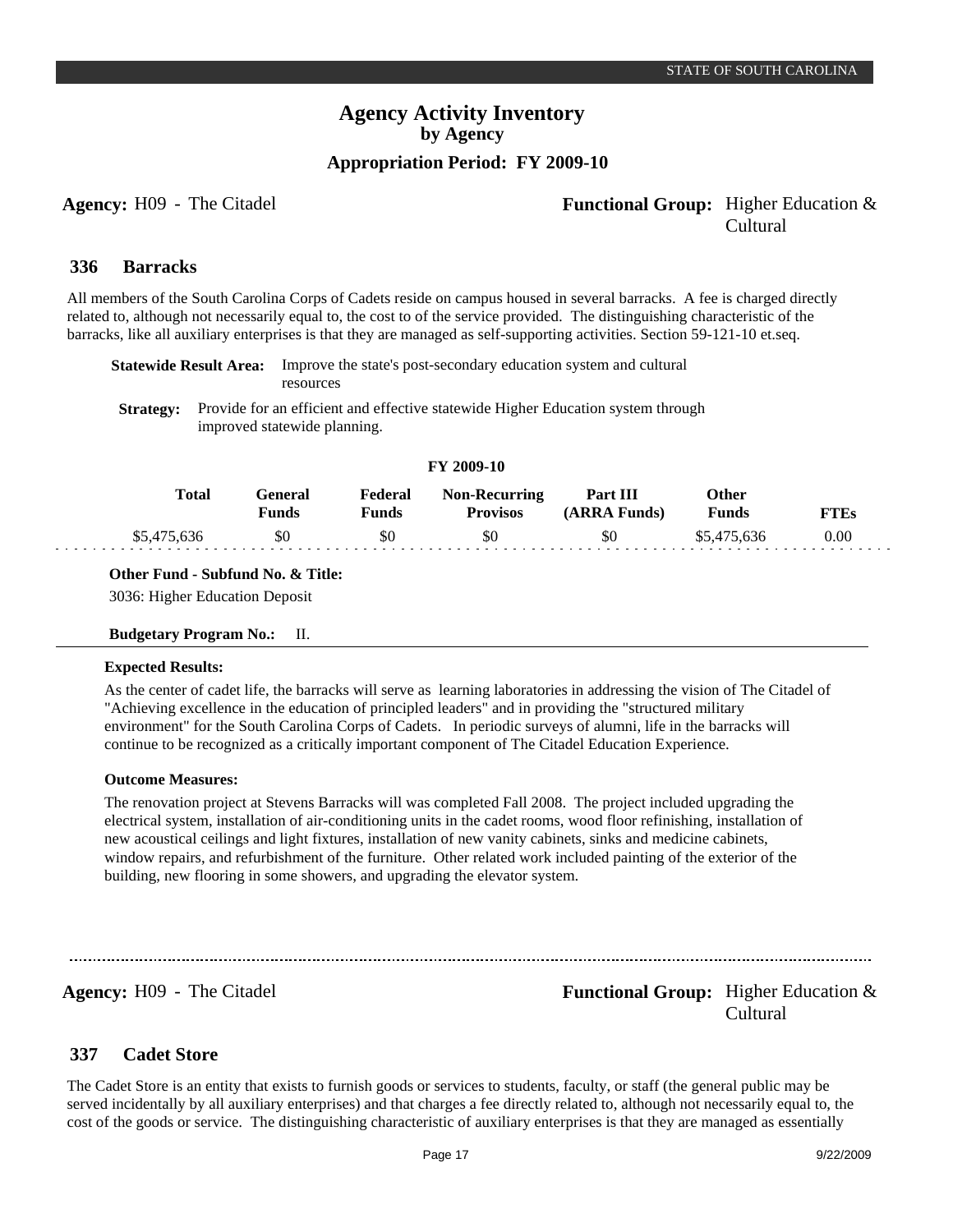self-supporting activities. Section 59-121-10 et.seq.

## **Statewide Result Area:** Improve the state's post-secondary education system and cultural resources

**Strategy:** Provide for an efficient and effective statewide Higher Education system through improved statewide planning.

## **FY 2009-10**

| Total       | General<br>Funds | Federal<br>Funds | <b>Non-Recurring</b><br><b>Provisos</b> | Part III<br>(ARRA Funds) | <b>Other</b><br>Funds | <b>FTEs</b> |
|-------------|------------------|------------------|-----------------------------------------|--------------------------|-----------------------|-------------|
| \$4,853,735 | \$0              | \$0              | \$0                                     | \$0                      | \$4,853,735           | 6.00        |

## **Other Fund - Subfund No. & Title:**

3036: Higher Education Deposit

## **Budgetary Program No.:** II.

## **Expected Results:**

Efficiently serve the Corps of Cadets, special students, Graduate and Professional Study students, faculty, and staff at the retail level; meet product requirements in an academic environment and stay abreast of technology used on campus; improvement in the professional and efficiency of the Fourth Class uniform and accessories issue; reduction of paperwork and reduce cost of doing business; enhancement of the Cadet Store image as a customerfriendly, reasonably priced source of textbooks and other essential items. Increase emphasis placed on customer service, organization and professionalism.

### **Outcome Measures:**

Freshman issue went smoothly, but required additional help due to the larger Corps size of 711 students. Changes in uniform items increased costs and, combined with increased text book prices, drove sales up 4.5 percent.

**Agency:** H09 - The Citadel **Functional Group:** Higher Education & Cultural

#### **Dining Hall 338**

The Dining Hall is an entity that exists to furnish goods or services to students, faculty, or staff (the general public may be served incidentally by all auxiliary enterprises) and that charges a fee directly related to, although not necessarily equal to, the cost of the goods or service. The distinguishing characteristic of auxiliary enterprises is that they are managed as essentially self-supporting activities. Section 59-121-10 et.seq.

| <b>Statewide Result Area:</b> Improve the state's post-secondary education system and cultural |
|------------------------------------------------------------------------------------------------|
| resources                                                                                      |

**Strategy:** Provide for an efficient and effective statewide Higher Education system through improved statewide planning.

### **FY 2009-10**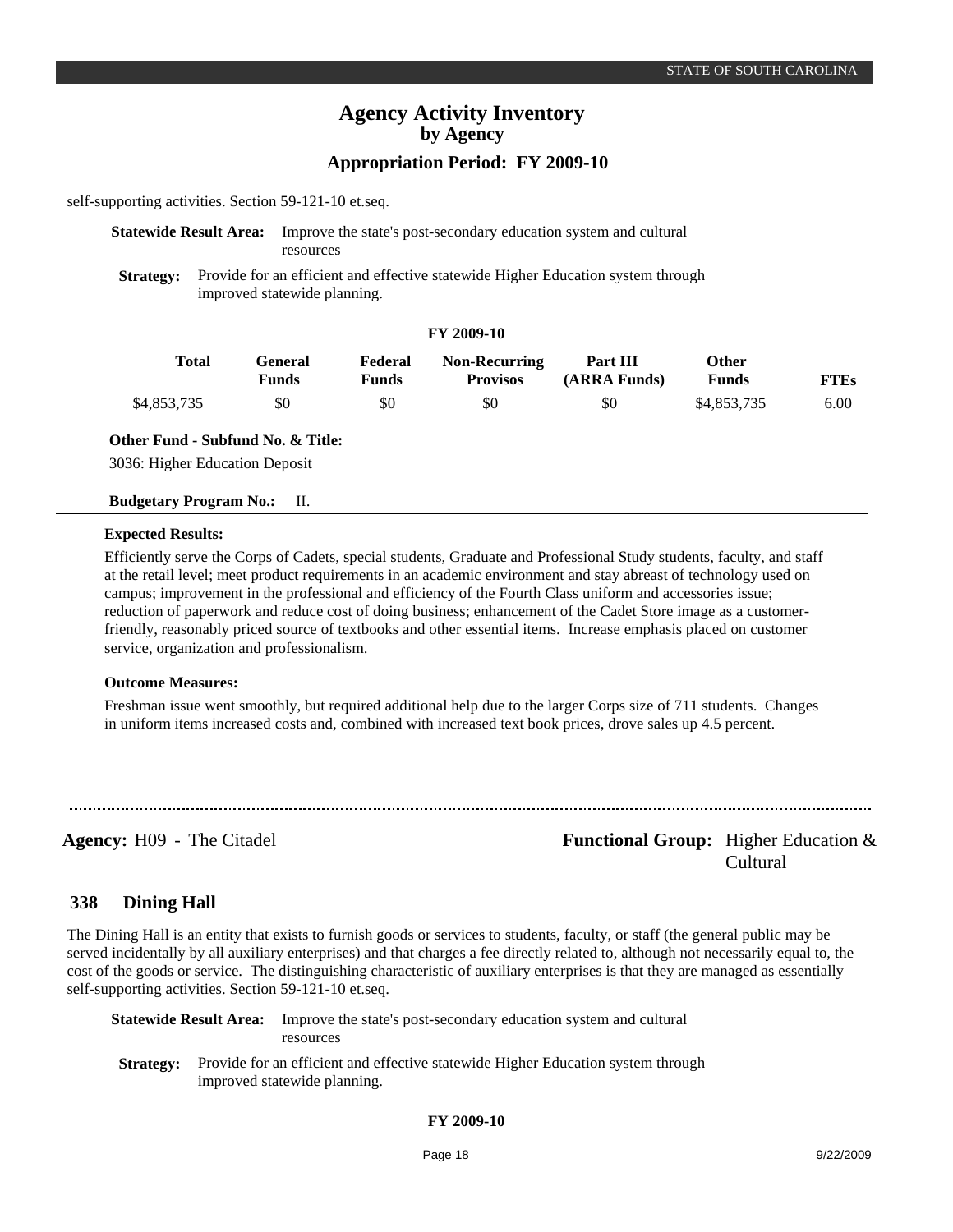## **Appropriation Period: FY 2009-10**

|     | <b>Total</b>                     | <b>General</b><br><b>Funds</b>                                | Federal<br><b>Funds</b> | <b>Non-Recurring</b><br><b>Provisos</b>                                                                                                                                                                                                | Part III<br>(ARRA Funds)                       | <b>Other</b><br><b>Funds</b> | <b>FTEs</b> |
|-----|----------------------------------|---------------------------------------------------------------|-------------------------|----------------------------------------------------------------------------------------------------------------------------------------------------------------------------------------------------------------------------------------|------------------------------------------------|------------------------------|-------------|
|     | \$5,721,839                      | \$0                                                           | \$0                     | \$0                                                                                                                                                                                                                                    | \$0                                            | \$5,721,839                  | 0.00        |
|     |                                  | Other Fund - Subfund No. & Title:                             |                         |                                                                                                                                                                                                                                        |                                                |                              |             |
|     | 3036: Higher Education Deposit   |                                                               |                         |                                                                                                                                                                                                                                        |                                                |                              |             |
|     | <b>Budgetary Program No.:</b>    | П.                                                            |                         |                                                                                                                                                                                                                                        |                                                |                              |             |
|     | <b>Expected Results:</b>         |                                                               |                         |                                                                                                                                                                                                                                        |                                                |                              |             |
|     |                                  | funding for food quality and facility improvements each year. |                         | Mealtime is a major component in the life of a cadet. Improving the quality of food product, as well as the dining<br>environment, improves a cadet's ability to learn and enhances a cadet's learning experience. Earmark appropriate |                                                |                              |             |
|     | <b>Outcome Measures:</b>         |                                                               |                         |                                                                                                                                                                                                                                        |                                                |                              |             |
|     |                                  | cream as a welcome treat to the cadets starting this year.    |                         | Citadel Dining Services has expanded it's dinner meal selections to include a fresh salad bar, multiple entree<br>selections to include a carving station, pasta station and vegetarian choices, we will be providing soft serve ice   |                                                |                              |             |
|     | <b>Agency:</b> H09 - The Citadel |                                                               |                         |                                                                                                                                                                                                                                        | <b>Functional Group:</b> Higher Education $\&$ | Cultural                     |             |
| 339 | <b>Faculty/Staff Quarters</b>    |                                                               |                         |                                                                                                                                                                                                                                        |                                                |                              |             |

The Faculty/Staff Quarters is an entity that exists to furnish housing to faculty and staff and that charges a fee directly related to, although not necessarily equal to, the cost of the service. The distinguishing characteristic of auxiliary enterprises is that they are managed as essentially self-supporting activities. Section 59-121-10 et.seq.

**Statewide Result Area:** Improve the state's post-secondary education system and cultural resources

**Strategy:** Provide for employability and quality of life opportunities for our graduates.

| <b>FY 2009-10</b> |                         |                         |                                         |                          |                              |             |  |
|-------------------|-------------------------|-------------------------|-----------------------------------------|--------------------------|------------------------------|-------------|--|
| Total             | General<br><b>Funds</b> | Federal<br><b>Funds</b> | <b>Non-Recurring</b><br><b>Provisos</b> | Part III<br>(ARRA Funds) | <b>Other</b><br><b>Funds</b> | <b>FTEs</b> |  |
| \$590,545         | \$0                     | \$0                     | \$0                                     | \$0                      | \$590.545                    | 3.00        |  |

**Other Fund - Subfund No. & Title:**

3036: Higher Education Deposit

**Budgetary Program No.:** II.

### **Expected Results:**

 $\ddot{\phantom{0}}$ 

The Corps of Cadets, The Citadel's primary student body, is full-time, residential, and lives under a strict 24-hour-aday, 7-days-a-week schedule. Faculty living on campus will provide, especially for the fourth class cadets, a sense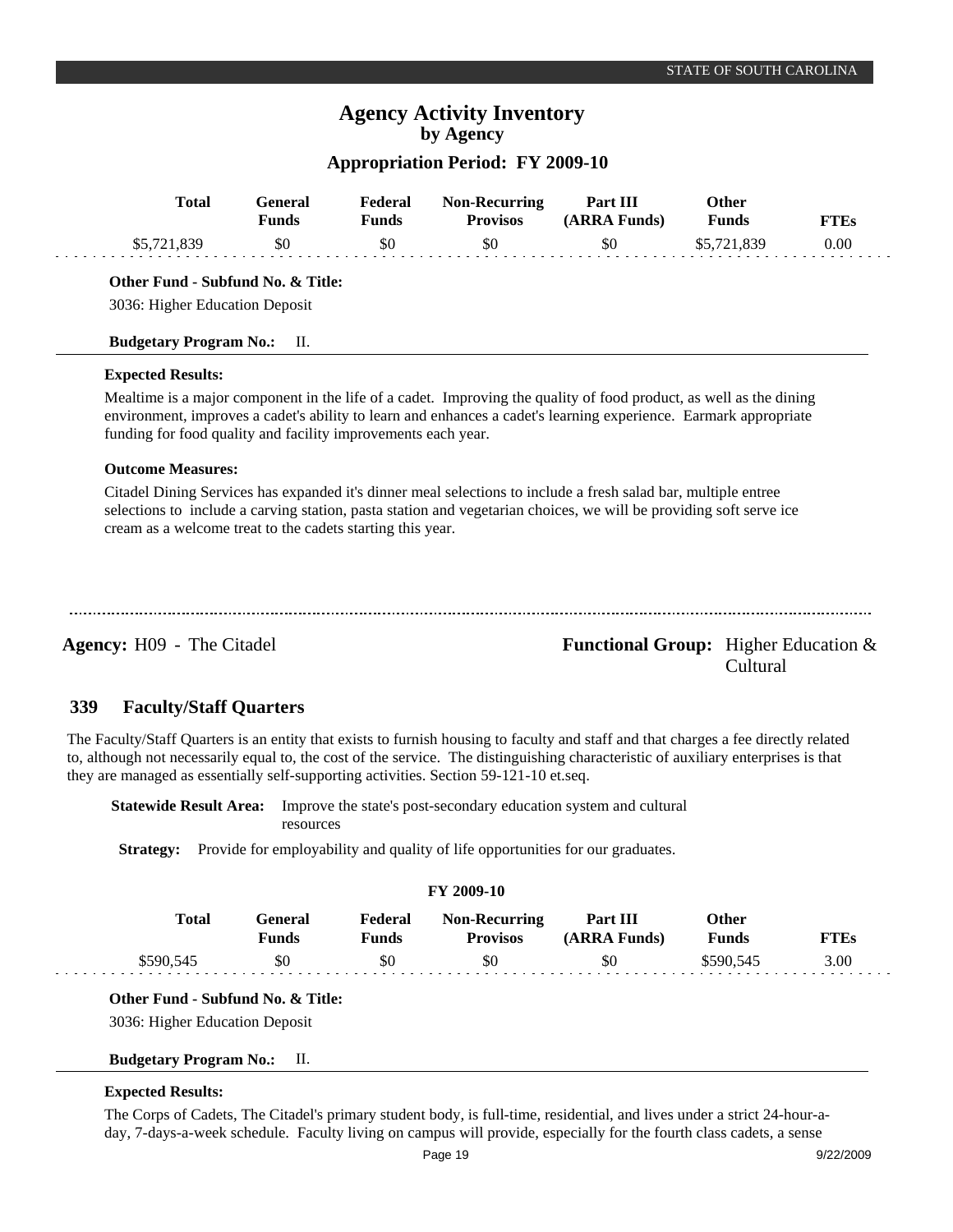of community that tempers the hectic life of a cadet. At least 30% of the permanent faculty and staff will live on campus. In periodic surveys, cadets will agree that having faculty living on campus has had a positive impact on their Citadel experience.

## **Outcome Measures:**

The renovation/maintenance of Faculty/Staff Quarters is limited to that which can be addressed through rents. A campus housing rental rate reassessment has recently been completed to ensure rates comply with state and federal requirements and that they are fair and reasonable. In 2007-2008 rents were increased on average 8.7%. In 2008- 2009, rents in some units were increased slightly to address fair market values of each unit. The additional rent received will be used to continue the efforts to improve campus housing with major renovations to attract faculty and select vital staff to live on campus. Because of the restrictions of cadet life, especially for freshman cadets, having faculty live on campus is a priority for the College. At present, approximately 38 of the approximately 160 permanent members of the faculty live on campus. The 24/7 environment of the campus also makes having select members of the staff living on campus critical. To that end, several members of the Information Technology Staff and the Commandant's Staff, including the Sexual Assault Prevention Coordinator, have moved on campus in the past several years.

**Agency:** H09 - The Citadel **Functional Group:** Higher Education & Cultural

#### **Infirmary 340**

The Infirmary is an entity that exists to furnish goods or services to students, faculty, or staff (the general public may be served incidentally by all auxiliary enterprises) and that charges a fee directly related to, although not necessarily equal to, the cost of the goods or service. The distinguishing characteristic of auxiliary enterprises is that they are managed as essentially selfsupporting activities. Section 59-121-10 et.seq.

**Statewide Result Area:** Improve the state's post-secondary education system and cultural resources

**Strategy:** Provide for an efficient and effective statewide Higher Education system through improved statewide planning.

|             |                                |                  | FY 2009-10                              |                          |                       |             |  |
|-------------|--------------------------------|------------------|-----------------------------------------|--------------------------|-----------------------|-------------|--|
| Total       | <b>General</b><br><b>Funds</b> | Federal<br>Funds | <b>Non-Recurring</b><br><b>Provisos</b> | Part III<br>(ARRA Funds) | Other<br><b>Funds</b> | <b>FTEs</b> |  |
| \$1,175,986 | \$0                            | -\$0             | \$0                                     | \$0                      | \$1.175.986           | 10.00       |  |

**FY 2009-10**

### **Other Fund - Subfund No. & Title:**

3036: Higher Education Deposit

### **Budgetary Program No.:** II.

## **Expected Results:**

The Infirmary will receive no more than five cadet complaints per semester regarding patient care and service. Fifteen percent of the Corps of Cadets will be immunized against influenza annually. Less than 5% of female cadets will present with sexually transmitted diseases, 0% with pregnancies, 0% with serious nutritional problems.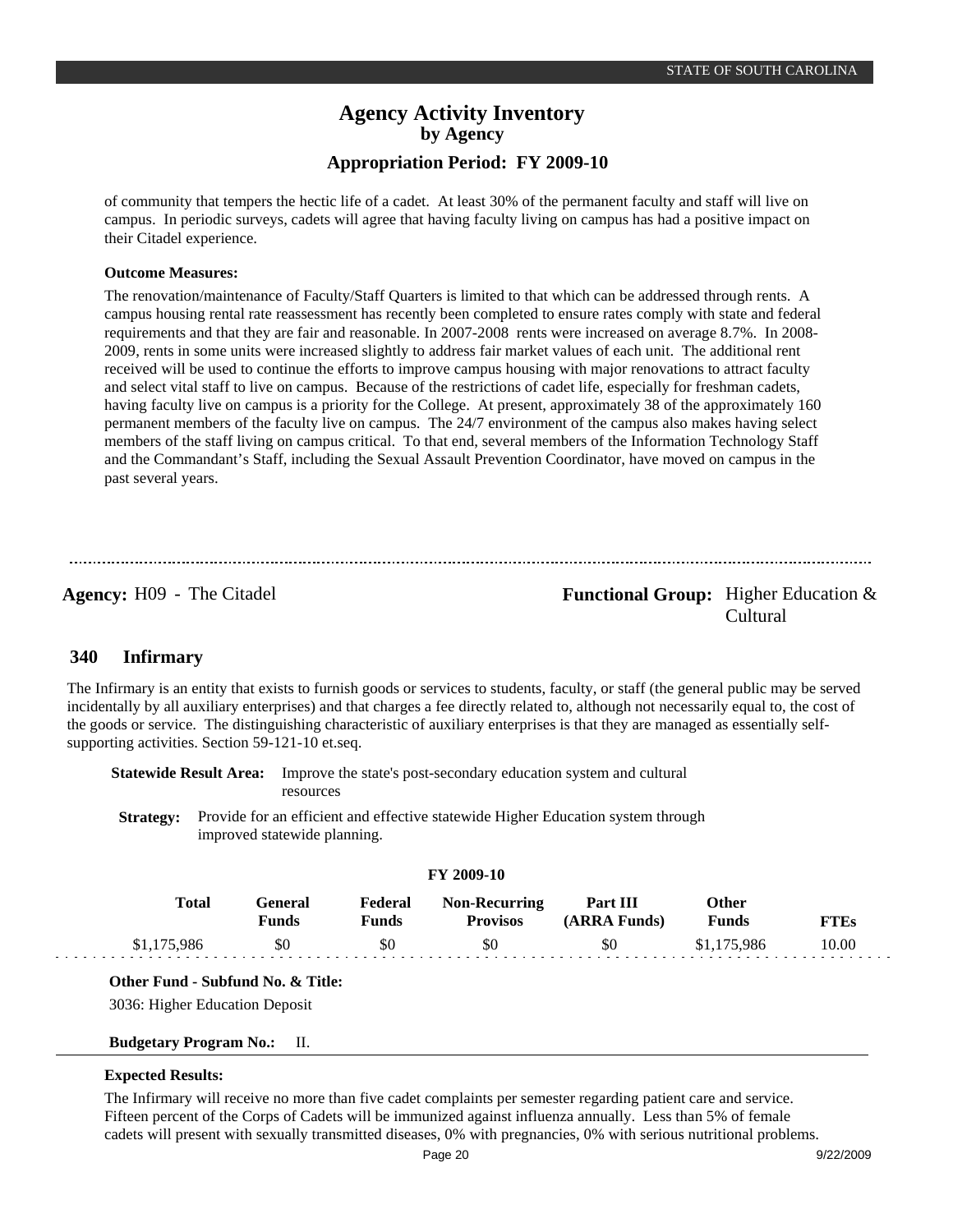## **Appropriation Period: FY 2009-10**

Twenty-six pap smears will be performed at the Infirmary during the school year (25% of all female cadets). Ninety-five percent of all histories and physicals on incoming freshmen will be totally approved (no missing information) by matriculation day.

## **Outcome Measures:**

All medical histories and physicals were completed on incoming freshmen by matriculation day. The influenza immunization goal of 300 shots was exceeded (over 500). All goals for female cadets were attained. Over 66% of seniors reported being very satisfied with Infirmary services.

**Agency:** H09 - The Citadel **Functional Group:** Higher Education & Cultural

#### **Laundry/Dry Cleaning 341**

The Laundry/Dry Cleaning is an entity that exists to furnish goods or services to students, faculty, or staff (the general public may be served incidentally by all auxiliary enterprises) and that charges a fee directly related to, although not necessarily equal to, the cost of the goods or service. The distinguishing characteristic of auxiliary enterprises is that they are managed as essentially self-supporting activities. Section 59-121-10 et.seq.

## **Statewide Result Area:** Improve the state's post-secondary education system and cultural resources

**Strategy:** Provide for employability and quality of life opportunities for our graduates.

| FY 2009-10   |                                |                         |                                         |                          |                       |             |  |
|--------------|--------------------------------|-------------------------|-----------------------------------------|--------------------------|-----------------------|-------------|--|
| <b>Total</b> | <b>General</b><br><b>Funds</b> | Federal<br><b>Funds</b> | <b>Non-Recurring</b><br><b>Provisos</b> | Part III<br>(ARRA Funds) | Other<br><b>Funds</b> | <b>FTEs</b> |  |
| \$1,144,343  | \$0                            | \$0                     | \$0                                     | \$0                      | \$1,144,343           | 23.75       |  |

## **Other Fund - Subfund No. & Title:**

3036: Higher Education Deposit

## **Budgetary Program No.:** II.

### **Expected Results:**

Supervisors and staff will participate in at least one operational cross-training session per quarter to improve customer service and operational/technical skills. Laundry will be picked up from the barracks on a regular schedule and on time, then returned within three working days. Articles turned in for dry cleaning will be processed and returned to customer within three business days. There will be fewer than two significant complaints regarding the customer service skills of the staff submitted per semester. There will be fewer than five articles of clothing lost or damaged while under our care per semester. The Laundry/Dry Cleaners will generate a return in excess of \$30,000 to reinvest into the operation for use in upgrading equipment and for the improvement of working conditions. Daily average temperature at workstations will not exceed 95 degrees.

## **Outcome Measures:**

The energy study was completed. HVAC replaced the ventilation and exhaust fans as recommended by the study.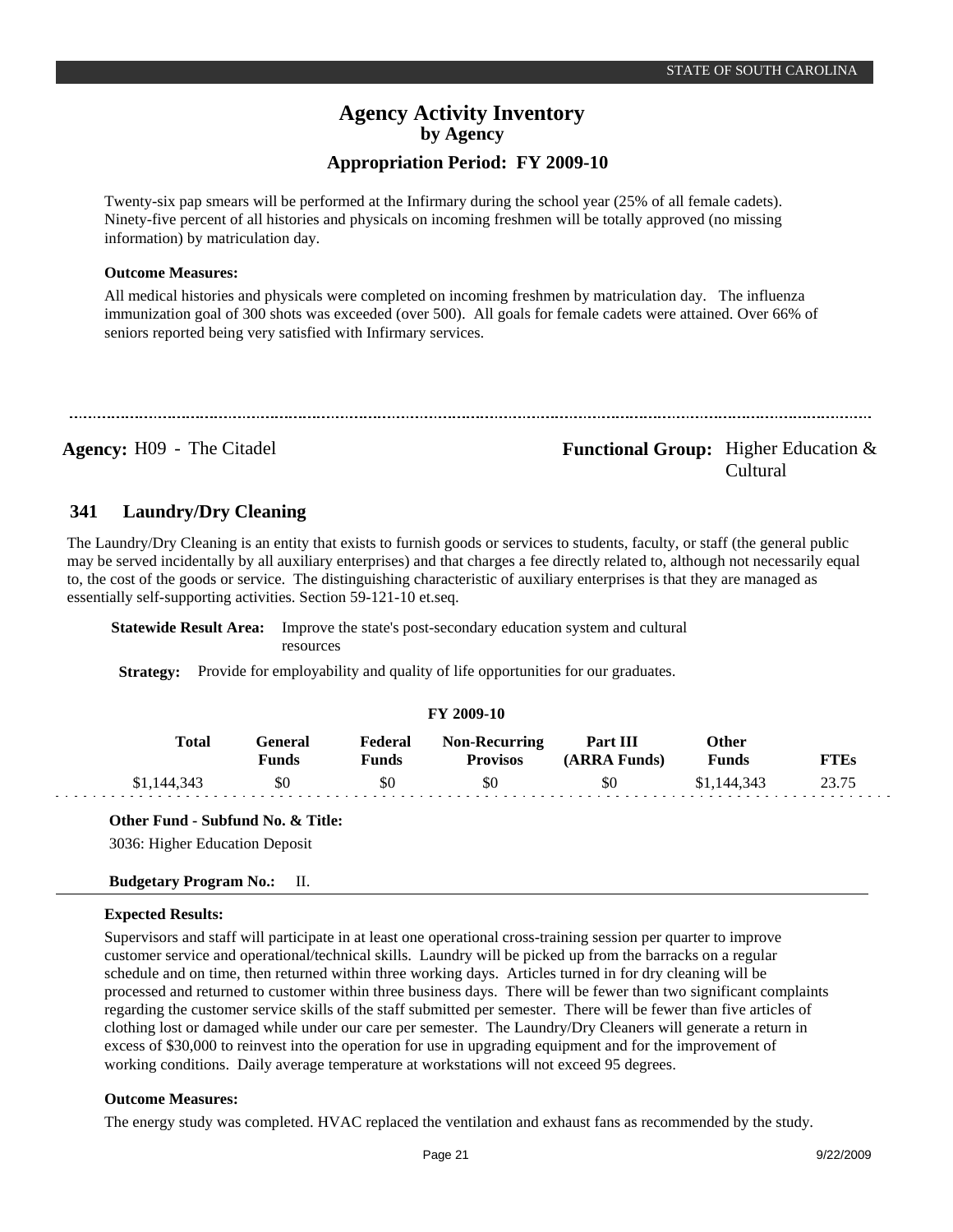## **Agency:** H09 - The Citadel **Functional Group:** Higher Education & Cultural

#### **Tailor Shop 343**

The Tailor Shop is an entity that exists to furnish goods or services to students, faculty, or staff (the general public may be served incidentally by all auxiliary enterprises) and that charges a fee directly related to, although not necessarily equal to, the cost of the goods or service. The distinguishing characteristic of auxiliary enterprises is that they are managed as essentially self-supporting activities. Section 59-121-10 et.seq.

**Statewide Result Area:** Improve the state's post-secondary education system and cultural resources

**Strategy:** Provide for employability and quality of life opportunities for our graduates.

|             | <b>FY 2009-10</b> |                  |                                         |                          |                       |             |  |
|-------------|-------------------|------------------|-----------------------------------------|--------------------------|-----------------------|-------------|--|
| Total       | General<br>Funds  | Federal<br>Funds | <b>Non-Recurring</b><br><b>Provisos</b> | Part III<br>(ARRA Funds) | Other<br><b>Funds</b> | <b>FTEs</b> |  |
| \$1,351,319 | \$0               | \$0              | \$0                                     | \$0                      | \$1,351,319           | 10.00       |  |

## **Other Fund - Subfund No. & Title:**

3036: Higher Education Deposit

## **Budgetary Program No.:** II.

## **Expected Results:**

Freshman cadets will be fitted with available uniforms by the end of their first week at The Citadel. There will be fewer than five significant complaints regarding the quality of the tailoring services provided. The Tailor Shop will generate revenues in excess of \$15,000 to reinvest into equipment maintenance and replacement.

## **Outcome Measures:**

The Tailor Shop expanded its services this year to include faculty and staff uniform orders. Summer storage increased significantly due to a larger Corps size and better support from the Commandant's Office. Storage solutions are being considered, including a conveyer system. All cadet, faculty and staff garment alterations were done within five to seven days. Implementation of new female blazers for this year was successful, resulting in increased product demand.

**Agency:** H09 - The Citadel **Functional Group:** Higher Education & Cultural

#### **Telephone 344**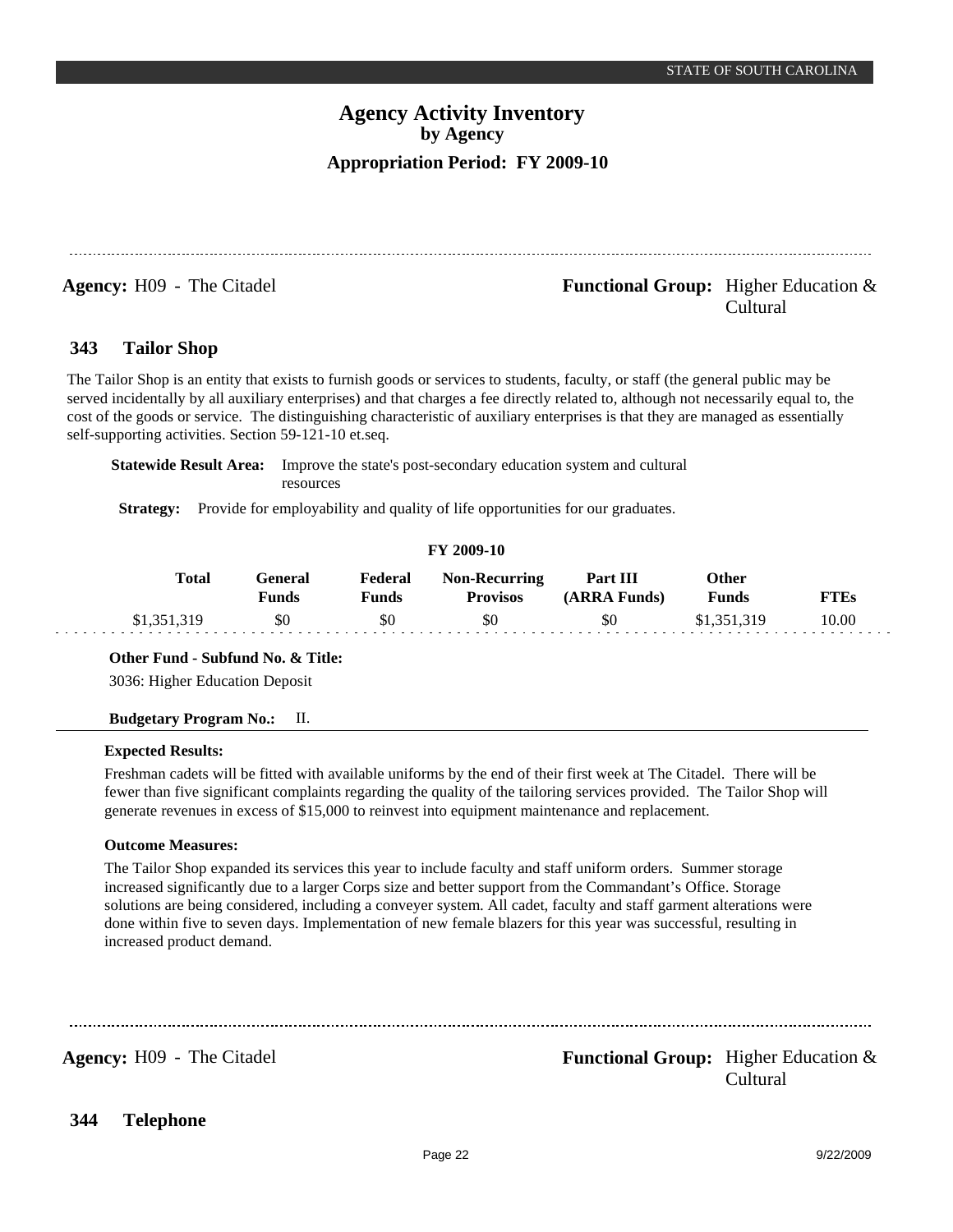## **Appropriation Period: FY 2009-10**

The Telephone is an entity that exists to furnish goods or services to students, faculty, or staff (the general public may be served incidentally by all auxiliary enterprises) and that charges a fee directly related to, although not necessarily equal to, the cost of the goods or service. The distinguishing characteristic of auxiliary enterprises is that they are managed as essentially selfsupporting activities. Section 59-121-10 et.seq.

**Statewide Result Area:** Improve the state's post-secondary education system and cultural resources

**Strategy:** Provide for employability and quality of life opportunities for our graduates.

## **FY 2009-10**

|       | <b>Total</b><br>Feneral<br><b>Funds</b> | Federal<br>Funds | <b>Non-Recurring</b><br><b>Provisos</b> | Part III<br>(ARRA Funds) | Other<br>$F$ unds | FTEs |
|-------|-----------------------------------------|------------------|-----------------------------------------|--------------------------|-------------------|------|
| \$380 | \$0                                     | 30               | \$0                                     | \$0                      | \$380             | 00.1 |

**Other Fund - Subfund No. & Title:**

3036: Higher Education Deposit

## **Budgetary Program No.:** II.

## **Expected Results:**

The Office of Telecommunications will respond to Customer Service Requests within 24 hours of receipt. The Citadel's Telephone Directory will be published by October 15 of each year. Training sessions will be conducted quarterly to reduce erroneous phone bill charges. Cadet voice mail accounts will be set up annually with less than a 5% error rate.

## **Outcome Measures:**

The Citadel Telephone Directory was published and delivered to the campus community on time at the end of September 2008. Approximately 1,000 cadet landlines and 2,000 cadet voicemail boxes were disconnected in June 2008. Telecommunications worked with the Commandant's Office to change cell phone policies for Cadets to allow them to use their cell phones as a substitute for land lines. The Citadel partnered with AT&T wireless to offer cadets, faculty, and staff discounts on services and devices. The new cadet cell phone program will be called Mobile Campus.

**Agency:** H09 - The Citadel **Functional Group:** Higher Education &

#### **4.04% Mid-Year Reduction 9998**

4.04% Mid-Year Reduction

**Statewide Result Area:** Improve the state's post-secondary education system and cultural resources

**Strategy:** FY 2009-10 4.04% Mid-Year Reduction

Cultural